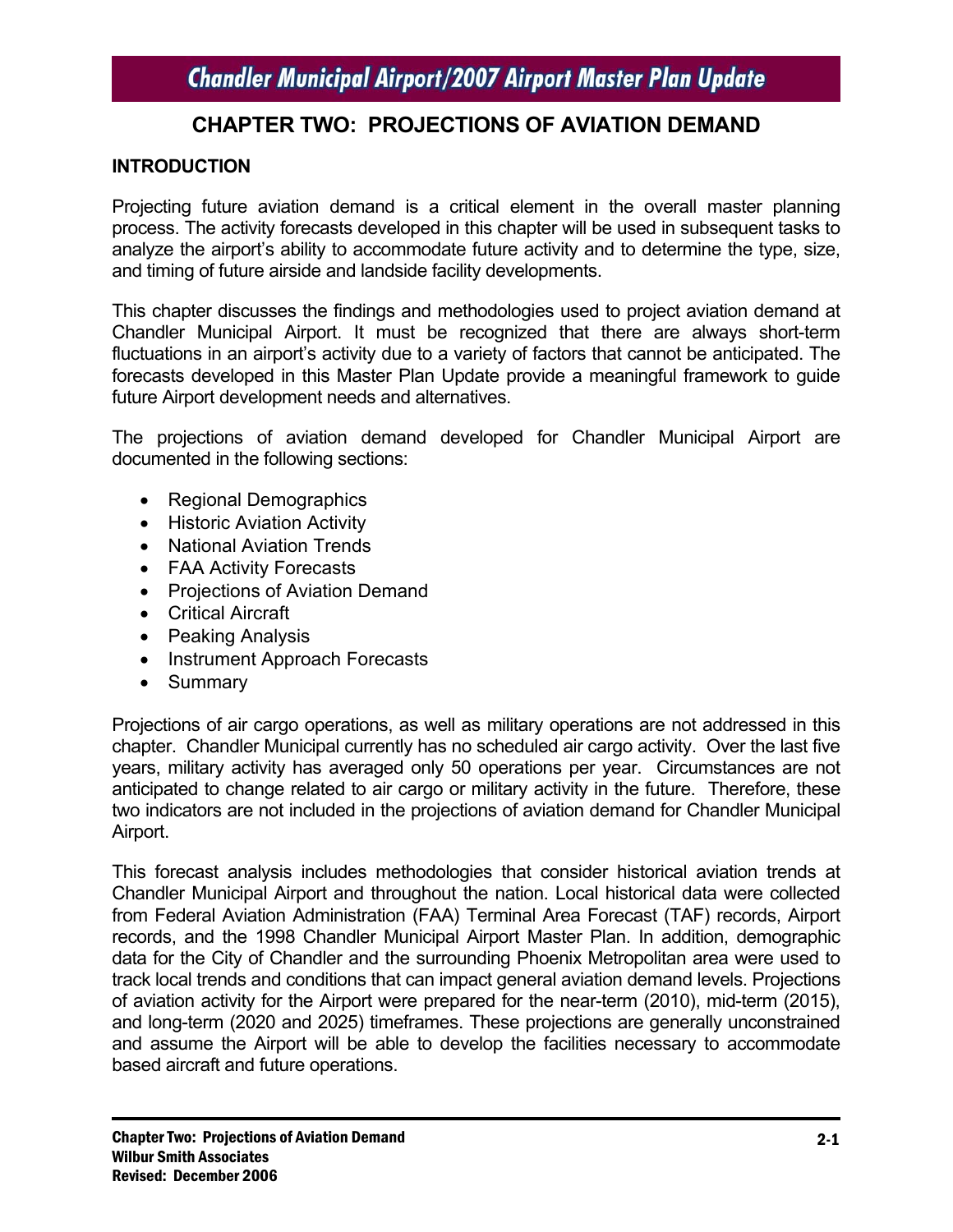#### **REGIONAL DEMOGRAPHICS**

Regional demographic data were examined in the preceding inventory chapter. Where applicable, this demographic data can be used in the master planning process to relate future aviation activity levels at Chandler Municipal Airport to local demographic trends. This analysis examines the historical trends and future projections of the region's population, employment and earnings.

Since 1990 the City of Chandler has been of one of the fastest growing municipalities in the country. Among cities with a population over 100,000, the City of Chandler was the second fastest growing in the country between 1990 and 1996 and the fourth fastest growing between 2000 and 2003 according to the U.S. Census Bureau data.

There are a number of demographic factors that impact, to varying degrees, the demand for general aviation in any particular region. In addition to population trends, regional employment and earnings trends also have an impact on aviation demand. **Table 2.1** presents historic population and employment data for the City of Chandler and Maricopa County. Earnings data is also presented for Maricopa County. For comparison purposes, population, employment and earnings data for the State of Arizona and the United States is also presented.

Data presented in Table 2.1 indicates that from 1990 through 2004 the population of the City of Chandler grew at an average annual rate of 6.71 percent, over twice the annual rate of growth experienced in Maricopa County and the State of Arizona.

Employment growth in the City of Chandler averaged 5.78 percent annually from 1990 to 2004. This rate greatly exceeds the rate of growth for jobs nationally of 1.52 percent and is almost double the rate of job growth experienced in Maricopa County and the State of Arizona.

Statistical analysis typically indicates that regional earnings are one of the most important demographic factors influencing aviation demand. The assumption is made that as earnings, and consequently discretionary income grows, local residents have more to spend on all goods and services, including aviation-related goods and services. Gross earnings in Maricopa County are estimated to have grown at an average annual compound growth rate of 5.61 percent between 1990 and 2004. This is significantly above the national average of 2.91 percent, and slightly above the average for the State of Arizona of 5.06 percent.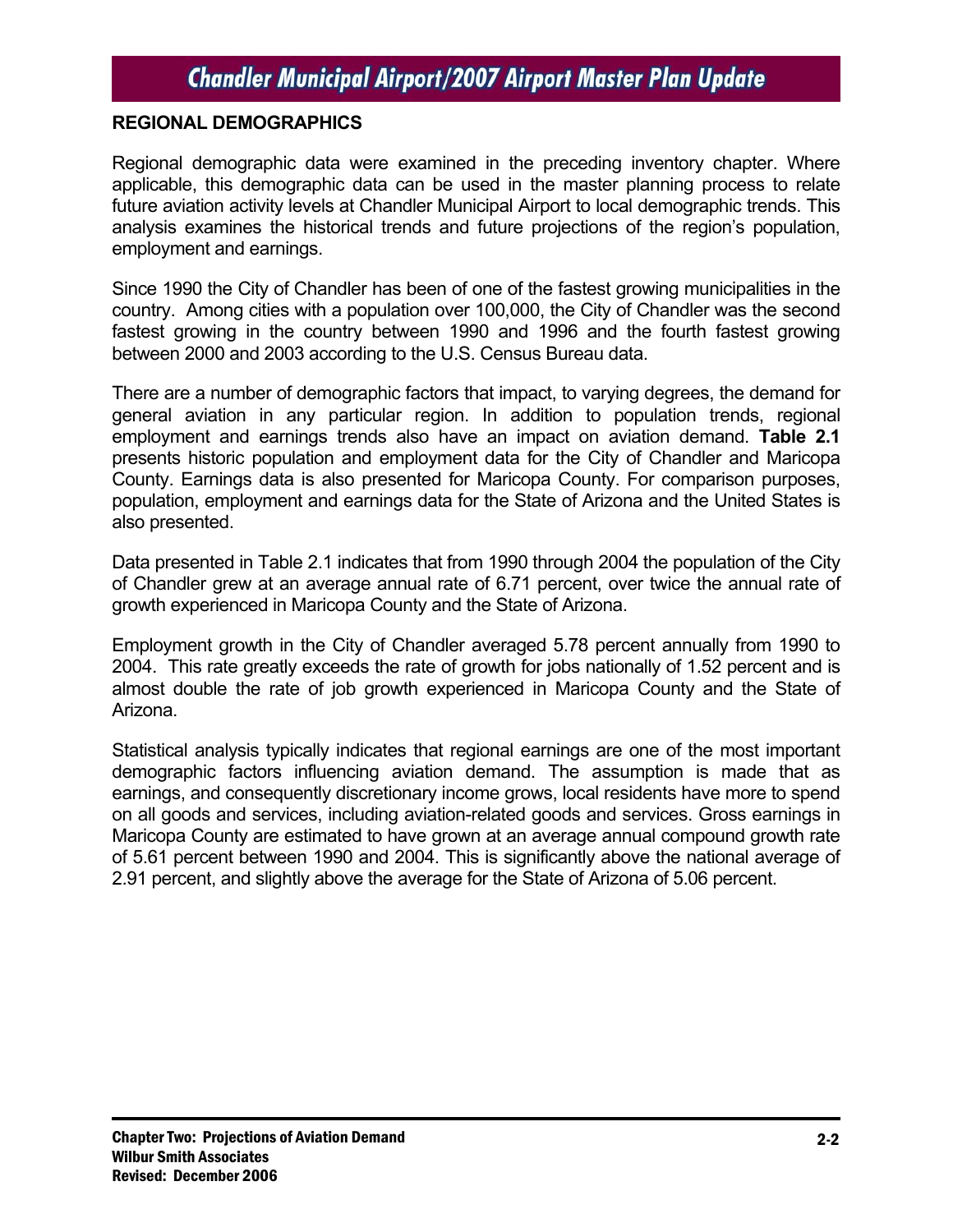**Table 2.1** 

|             | HISTORICAL POPULATION EMPLOYMENT AND EARNINGS DATA |                                                 |                                                     |                                   |  |  |  |  |
|-------------|----------------------------------------------------|-------------------------------------------------|-----------------------------------------------------|-----------------------------------|--|--|--|--|
|             | <b>City of Chandler</b>                            | <b>Maricopa County</b>                          | <b>Arizona</b>                                      | <b>United States</b>              |  |  |  |  |
| Year        | <b>Population</b>                                  | <b>Population</b>                               | <b>Population</b>                                   | <b>Population</b>                 |  |  |  |  |
| 1990        | 90,533                                             | 2,132,249                                       | 3,684,097                                           | 249,622,814                       |  |  |  |  |
|             |                                                    |                                                 |                                                     |                                   |  |  |  |  |
| 2000        | 176,581                                            | 2,954,157                                       | 5,165,765                                           | 282,177,838                       |  |  |  |  |
| 2001        | 190,091                                            | 3,029,150                                       | 5,297,684                                           | 285,093,870                       |  |  |  |  |
| 2002        | 201,262                                            | 3,104,077                                       | 5,441,125                                           | 287,974,001                       |  |  |  |  |
| 2003        | 211,984                                            | 3,179,155                                       | 5,580,811                                           | 290,810,789                       |  |  |  |  |
| 2004        | 224,644                                            | 3,254,363                                       | 5,707,121                                           | 293,545,244                       |  |  |  |  |
| 1990 - 2004 |                                                    |                                                 |                                                     |                                   |  |  |  |  |
| <b>CAGR</b> | 6.71%                                              | 3.07%                                           | 3.18%                                               | 1.16%<br><b>United States</b>     |  |  |  |  |
|             | <b>City of Chandler</b><br><b>Employment</b>       | <b>Maricopa County</b>                          | <b>Arizona</b>                                      |                                   |  |  |  |  |
| Year        |                                                    | <b>Employment</b>                               | <b>Employment</b>                                   | <b>Employment</b>                 |  |  |  |  |
| 1990        | 50,222                                             | 1.068.480                                       | 1.909.879                                           | 139.380.891                       |  |  |  |  |
| 2000        | 100,442                                            | 1,543,315                                       | 2,819,304                                           | 166,758,782                       |  |  |  |  |
| 2001        |                                                    | 1.580.553                                       | 2.844.359                                           |                                   |  |  |  |  |
|             | 102,865                                            |                                                 |                                                     | 166,908,258                       |  |  |  |  |
| 2002        | 102,876                                            | 1,612,455                                       | 2,873,564                                           | 167,033,565                       |  |  |  |  |
| 2003        | 105,516                                            | 1,653,834                                       | 2,953,036                                           | 169,545,983                       |  |  |  |  |
| 2004        | 110,262                                            | 1.694.213                                       | 3,032,571                                           | 172.058.819                       |  |  |  |  |
| 1990 -2004  |                                                    |                                                 |                                                     |                                   |  |  |  |  |
| <b>CAGR</b> | 5.78%                                              | 3.35%                                           | 3.36%                                               | 1.52%<br><b>United States</b>     |  |  |  |  |
| Year        |                                                    | <b>Maricopa County</b><br><b>Total Earnings</b> | <b>Arizona</b><br><b>Total Earnings<sup>1</sup></b> | <b>Total Earnings<sup>1</sup></b> |  |  |  |  |
| 1990        |                                                    | \$35,133.30                                     | \$51,966.82                                         | \$4,302,268.33                    |  |  |  |  |
|             |                                                    |                                                 |                                                     |                                   |  |  |  |  |
| 2000        |                                                    | \$68,537.76                                     | \$94,139.35                                         | \$6,084,932.22                    |  |  |  |  |
| 2001        |                                                    | \$69,502.39                                     | \$95,565.12                                         | \$6,143,464.25                    |  |  |  |  |
| 2002        |                                                    | \$69,857.64                                     | \$97,024.24                                         | \$6,150,408.14                    |  |  |  |  |
| 2003        |                                                    | \$72,610.75                                     | \$100,028.63                                        | \$6,288,178.38                    |  |  |  |  |
| 2004        |                                                    | \$75,392.34                                     | \$103,649.20                                        | \$6,426,363.59                    |  |  |  |  |
| 1990 - 2004 |                                                    |                                                 |                                                     |                                   |  |  |  |  |
| <b>CAGR</b> |                                                    | 5.61%                                           | 5.06%                                               | 2.91%                             |  |  |  |  |
|             | CACD: Compound Annual Crouth Data                  |                                                 |                                                     |                                   |  |  |  |  |

CAGR: Compound Annual Growth Rate

SOURCE: Woods & Poole, Inc. City of Chandler Long Range Planning Division April, 2005, U.S. Bureau of Labor **Statistics** 

PREPARED: January 2006

1 - Millions in 1996 Dollars

Projections of population, employment, and earnings developed for Chandler and Maricopa County indicate that the City and County are expected to experience continued growth in all categories over the forecast period. The population of the City of Chandler is expected continue to grow rapidly over the next several years, and then begin to level off as the amount of developable land within the City of Chandler becomes limited. Maricopa County and the State of Arizona are projected to add population at significantly higher rates than the City of Chandler.

Employment growth in Chandler is projected to outpace population growth in the future. As businesses continue to add jobs, more people are projected to commute to the City of Chandler from surrounding communities. Chandler is home to many fast growing high technology manufacturing companies with Intel being by far the largest employer in the City of Chandler. **Table 2.2** identifies the top employers in the City of Chandler as of early 2006.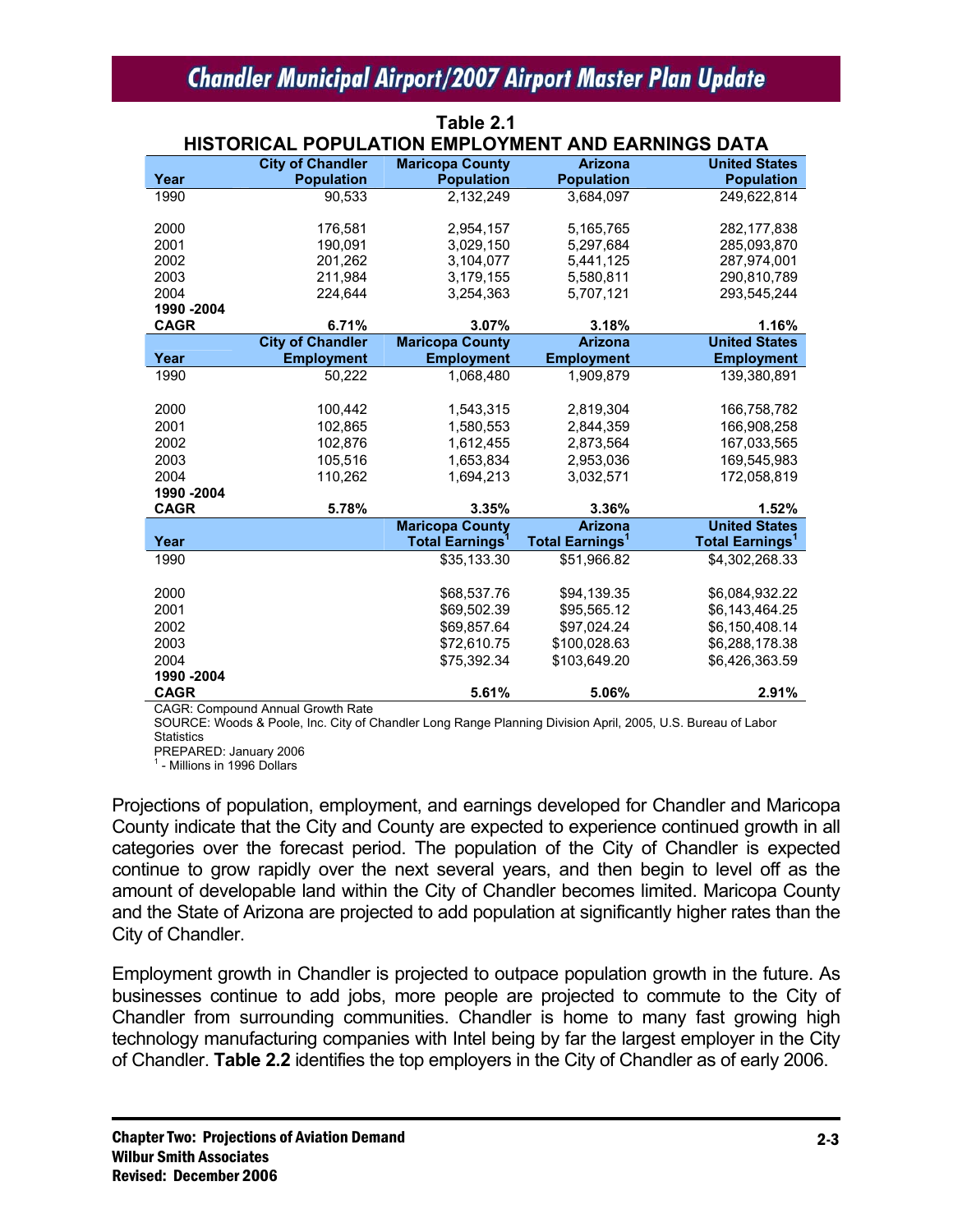| Company                                        | Number of<br><b>Employees</b> |
|------------------------------------------------|-------------------------------|
| Intel                                          | 5,100                         |
| Intel Fab 12 and 22                            | 4,400                         |
| <b>Chandler School District</b>                | 2,400                         |
| Countrywide Home Mortgage                      | 2,350                         |
| Wells Fargo                                    | 2,200                         |
| Freescale Semiconductor                        | 1,800                         |
| City of Chandler                               | 1,523                         |
| Microchip Technology                           | 1,485                         |
| <b>Chandler Regional Hospital</b>              | 1,100                         |
| Motorola                                       | 1,100                         |
| <b>Orbital Sciences</b>                        | 1,100                         |
| <b>Verizon Wireless</b>                        | 1,100                         |
| SOLIRCE: City of Chandler Economic Development |                               |

**Table 2.2 TOP EMPLOYERS IN THE CITY OF CHANDLER** 

URCE: City of Chandler Economic Development PREPARED: March 2006

Employment in the City of Chandler is projected to grow at an average annual rate of 1.67 percent, as opposed to 2.37 percent in Maricopa County, between 2010 and 2025. By comparison, employment in the State of Arizona is expected to grow at a slightly higher average annual rate of 1.97 percent, with the U.S. projected to grow at a slightly lower average annual rate of 1.23 percent. Growth in earnings in Maricopa County and the State of Arizona are both projected to exceed the national average. Earnings in Maricopa County are projected to grow at an average annual rate of 3.20 percent and by 3.06 percent in the State of Arizona. Nationally earnings are projected to grow at an average annual rate of 2.08 percent. **Table 2.3** presents demographic projections for the City of Chandler and Maricopa County. Projected growth rates for the State of Arizona and the U.S. are also included for comparison purposes.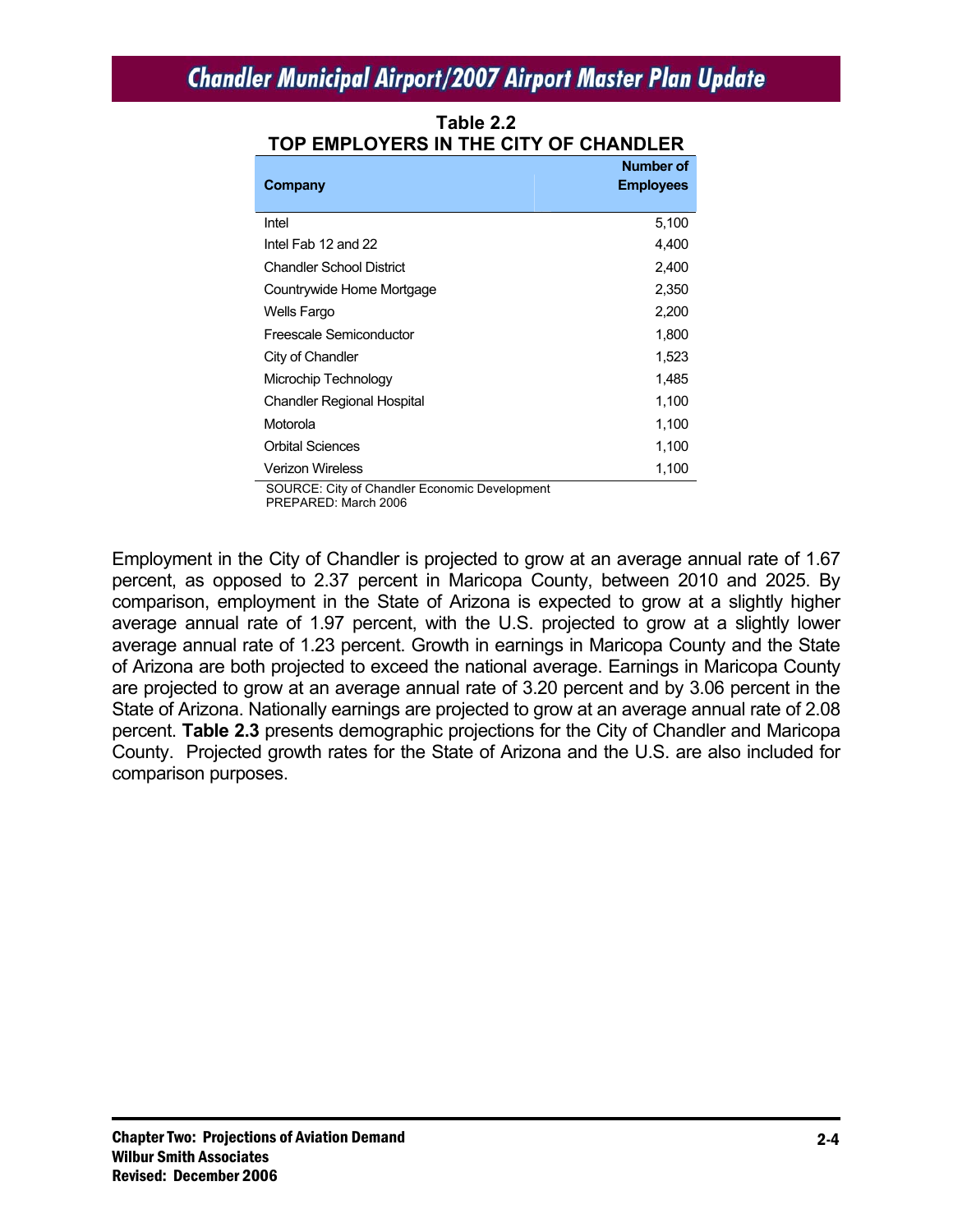**Table 2.3** 

|                  | PROJECTED POPULATION EMPLOYMENT AND EARNINGS DATA |                         |                                   |                       |                                   |  |  |  |
|------------------|---------------------------------------------------|-------------------------|-----------------------------------|-----------------------|-----------------------------------|--|--|--|
|                  |                                                   | <b>City of Chandler</b> | <b>Maricopa County</b>            | <b>Arizona</b>        | <b>United States</b>              |  |  |  |
|                  | Year                                              | <b>Population</b>       | <b>Population</b>                 | <b>Population</b>     | <b>Population</b>                 |  |  |  |
| <b>Historic</b>  | 2004                                              | 220,705                 | 3,524,175                         | 5,707,121             | 293,545,244                       |  |  |  |
| <b>Projected</b> | 2010                                              | 260,000                 | 4,134,400                         | 6,482,263             | 311,034,645                       |  |  |  |
|                  | 2015                                              | 286,600                 | 4.649.250                         | 7,145,207             | 326,491,564                       |  |  |  |
|                  | 2020                                              | 287,000                 | 5,164,100                         | 7,821,821             | 342,544,203                       |  |  |  |
|                  | 2025                                              | 288,600                 | 5,664,000                         | 8,518,319             | 359, 383, 445                     |  |  |  |
| 2010 - 2025 CAGR |                                                   | 0.70%                   | 2.12%                             | 1.93%                 | 0.97%                             |  |  |  |
|                  |                                                   | <b>City of Chandler</b> | <b>Maricopa County</b>            | <b>Arizona</b>        | <b>United States</b>              |  |  |  |
|                  | Year                                              | <b>Employment</b>       | <b>Employment</b>                 | <b>Employment</b>     | <b>Employment</b>                 |  |  |  |
| <b>Historic</b>  | 2004                                              | 110,262                 | 1.694.213                         | 3,032,571             | 172.058.819                       |  |  |  |
|                  |                                                   |                         |                                   |                       |                                   |  |  |  |
| <b>Projected</b> | 2010                                              | 134,900                 | 2,112,000                         | 3,510,210             | 187.135.175                       |  |  |  |
|                  | 2015                                              | 150,500                 | 2,408,500                         | 3,908,889             | 199,698,512                       |  |  |  |
|                  | 2020                                              | 166,100                 | 2,705,000                         | 4,308,251             | 212,262,142                       |  |  |  |
|                  | 2025                                              | 173,000                 | 3,002,000                         | 4,708,399             | 224,825,649                       |  |  |  |
| 2010 - 2025 CAGR |                                                   | 1.67%                   | 2.37%                             | 1.98%                 | 1.23%                             |  |  |  |
|                  |                                                   |                         | <b>Maricopa County</b>            | <b>Arizona Total</b>  | <b>United States</b>              |  |  |  |
|                  | Year                                              |                         | <b>Total Earnings<sup>1</sup></b> | Earnings <sup>1</sup> | <b>Total Earnings<sup>1</sup></b> |  |  |  |
| <b>Historic</b>  | 2004                                              |                         | \$75,392.34                       | \$103.649.198         | \$6,426,363,594                   |  |  |  |
|                  |                                                   |                         |                                   |                       |                                   |  |  |  |
| <b>Projected</b> | 2010                                              |                         | \$92,961.65                       | \$126,422,163         | \$7,280,034,272                   |  |  |  |
|                  | 2015                                              |                         | \$109,523.29                      | \$147,820,516         | \$8,071,704,169                   |  |  |  |
|                  | 2020                                              |                         | \$128,141.96                      | \$171,811,048         | \$8,946,968,959                   |  |  |  |
|                  | 2025                                              |                         | \$149,119.36                      | \$198,770,407         | \$9,915,861,492                   |  |  |  |
| 2010 - 2025 CAGR |                                                   |                         | 3.20%                             | 3.06%                 | 2.08%                             |  |  |  |

CAGR: Compound Annual Growth Rate

SOURCE: Woods & Poole, Inc, Maricopa Association of Governments *Interim Socioeconomic Projections*, July 2003 and U.S. Bureau of Labor Statistics

PREPARED: February 2006

<sup>1</sup> - Millions 1996 Dollars

The projected growth rates of these demographics for the City of Chandler and Maricopa County indicate that demand for aviation services in this area will continue to remain strong. These factors will have a significant influence on the projection of aviation activity at Chandler Municipal Airport.

#### **HISTORIC AVIATION ACTIVITY**

Historic based aircraft and operations data for Chandler Municipal Airport provides the baseline from which future activity at the Airport can be projected. While historic trends are not always reflective of future periods, historic data does provide insight into how local, regional, and national demographic and aviation-related trends may be tied to the airport. A based aircraft is generally defined as an aircraft that is permanently stored at an airport. An aircraft operation represents either a take-off or landing conducted by an aircraft. For example, a takeoff and a landing would count as two operations.

Historic activity data for Chandler Municipal Airport has been compiled from several sources including Airport and air traffic control tower (ATCT) records. Information from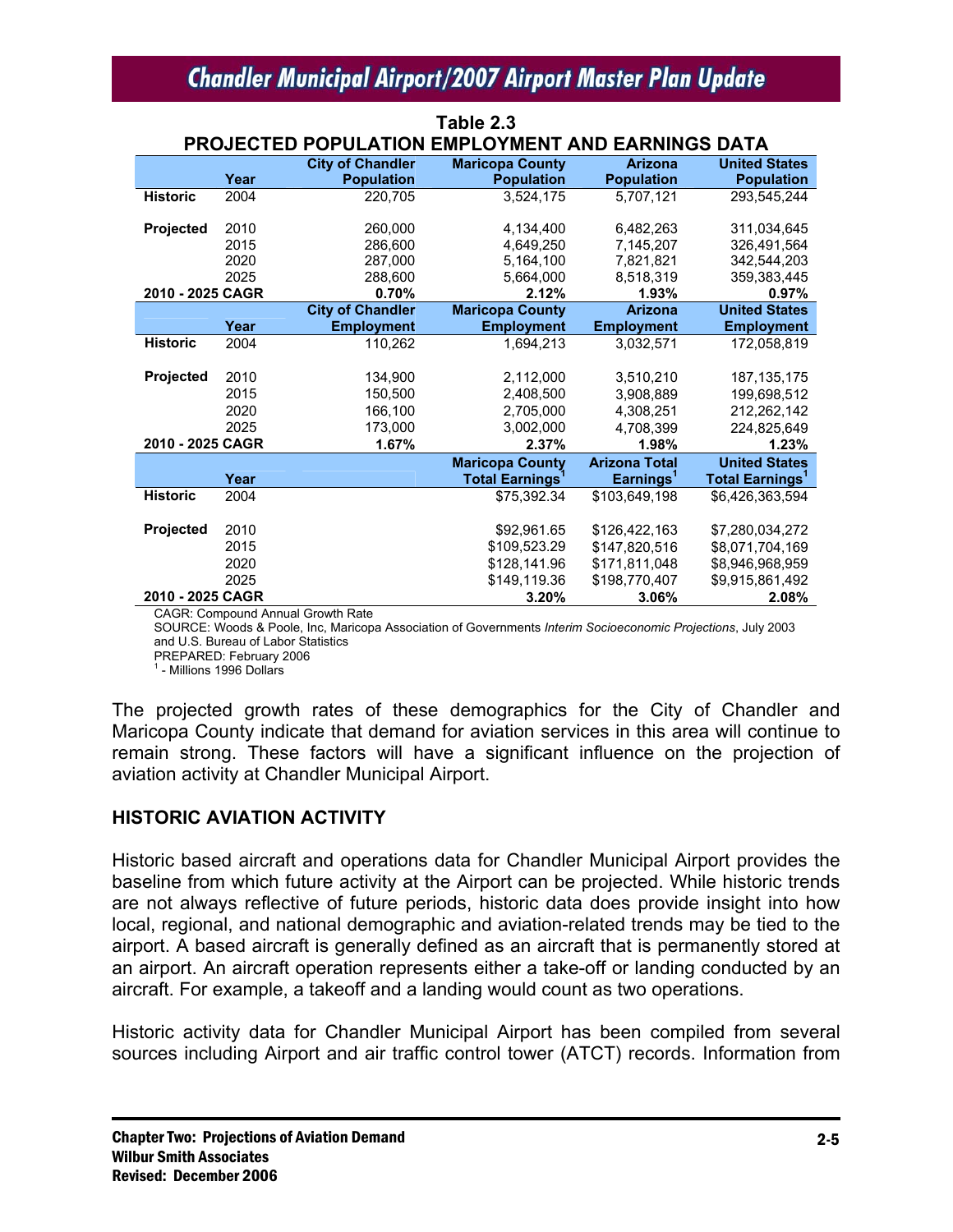the Maricopa Association of Governments Regional Aviation System Plan was also used, as applicable.

The number of based aircraft at Chandler Municipal Airport has steadily increased from the year 1990 to 2005, with single-engine aircraft comprising the majority of the Airport's based aircraft fleet. **Table 2.4** presents the number of historical based aircraft by category from 1990 through 2005.

|                                | יהיה היה שבטהש טווט וטווי |                  |     |                   |                                                 |  |  |  |
|--------------------------------|---------------------------|------------------|-----|-------------------|-------------------------------------------------|--|--|--|
| Year                           | Single-<br>engine         | Multi-<br>engine | Jet | <b>Helicopter</b> | <b>Total</b><br><b>Based</b><br><b>Aircraft</b> |  |  |  |
| 1990                           | 207                       | 20               | 0   | 7                 | 235                                             |  |  |  |
| 2000                           | 358                       | 24               | 0   | 10                | 392                                             |  |  |  |
| 2001                           | 352                       | 26               | 0   | 10                | 388                                             |  |  |  |
| 2002                           | 379                       | 19               | 0   | 13                | 411                                             |  |  |  |
| 2003                           | 387                       | 31               | 0   | 15                | 433                                             |  |  |  |
| 2004                           | 399                       | 31               | 0   | 15                | 445                                             |  |  |  |
| 2005                           | 407                       | 33               | 1   | 16                | 457                                             |  |  |  |
|                                |                           |                  |     |                   |                                                 |  |  |  |
| <b>CAGR</b><br>$(2000 - 2005)$ | 2.60%                     | 5.25%            | N/A | 9.86%             | 3.12%                                           |  |  |  |
| <b>CAGR</b><br>(1990-2005)     | 4.61%                     | 3.39%            | N/A | 5.67%             | 4.53%                                           |  |  |  |

#### **Table 2.4 HISTORIC BASED AIRCRAFT**

CAGR: Compound Annual Growth Rate

SOURCE: FAA Form 5010 and Airport Management records

PREPARED: February 2006

Historically the number of based aircraft in all categories has increased since 1990. Helicopters based at the Airport have had the largest average annual rate of growth with the vast majority of helicopters being associated with flight training operators based at Chandler Municipal Airport. The total number of based aircraft at Chandler Municipal Airport has grown at an average annual rate of 4.53 percent increasing from 235 in 1990 to 457 in 2005. Between 2000 and 2005 based aircraft increase at a slower average annual rate of 3.12 percent.

Annual operations represent the number of aircraft takeoffs and landings occurring at the Airport during a calendar year. The historic operations data includes operations conducted by both based aircraft as well as operations conducted by itinerant aircraft stored at other airports arriving at Chandler Municipal Airport for a variety of reasons including business, recreation, or flight training purposes. Historic aircraft operations data for Chandler Municipal Airport are summarized in **Table 2.5**.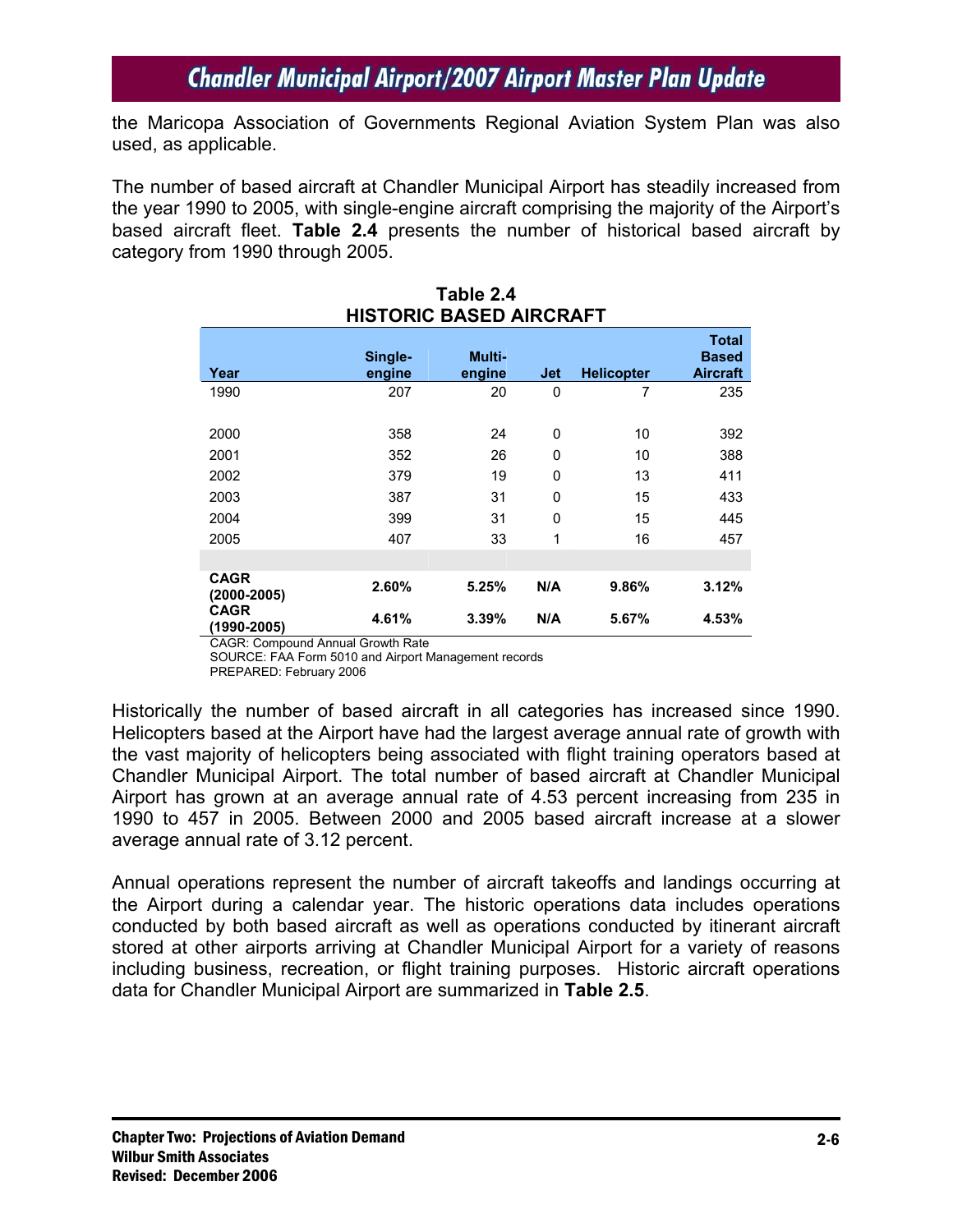|      | <b>ITINERANT OPERATIONS</b> |                       |                                   |                 | <b>LOCAL</b><br><b>OPERATIONS</b> |                 |                                   |
|------|-----------------------------|-----------------------|-----------------------------------|-----------------|-----------------------------------|-----------------|-----------------------------------|
| Year | Air<br>Carrier <sup>1</sup> | Air Taxi <sup>2</sup> | <b>General</b><br><b>Aviation</b> | <b>Military</b> | General<br><b>Aviation</b>        | <b>Military</b> | <b>Total</b><br><b>Operations</b> |
| 1996 | 0                           | 1.043                 | 59.847                            | 91              | 95.204                            | 27              | 156,212                           |
| 1997 | 0                           | 1.594                 | 66.863                            | 39              | 115.624                           | 19              | 184,139                           |
| 1998 | 0                           | 904                   | 67.429                            | 46              | 128,108                           | 24              | 196.511                           |
| 1999 | 0                           | 1.434                 | 71.467                            | 49              | 148.020                           | 48              | 221.018                           |
| 2000 | 0                           | 1,771                 | 75.713                            | 25              | 172,281                           | 21              | 249.811                           |
| 2001 | 0                           | 2,237                 | 64.675                            | 20              | 165.472                           | 45              | 232.449                           |
| 2002 | 0                           | 1,828                 | 67,302                            | 12              | 161,377                           | 19              | 230.538                           |
| 2003 | 0                           | 1.939                 | 64.780                            | 10              | 152,929                           | 13              | 219,671                           |
| 2004 | 0                           | 2,530                 | 61,626                            | 41              | 168,850                           | 32              | 233,079                           |
| 2005 | 0                           | 2.740                 | 62,826                            | 40              | 169.489                           | 16              | 235.111                           |

#### **Table 2.5 HISTORIC AIRCRAFT OPERATIONS**

SOURCE: FAA Air Traffic Activity System

PREPARED: February 2006

<sup>1</sup>This category represents scheduled/non-scheduled charter service  $2\pi$  bis extensive an eiter  $2\pi$ 

 $2$ This category represents non-scheduled or for-hire service on aircraft with 60 seats or less

Historically general aviation operations have comprised over 98 percent of total operations at Chandler Municipal Airport. It is important to note the very low level of military activity at the Airport. Local and itinerant general aviation operations have increased continuously since 1996. The data presented from 1996 through 2005 represents full-year actual data as reported by the air traffic control tower. Total operations at Chandler Municipal Airport increased at an average annual rate of 4.65 percent from 1996 through 2005.

### **NATIONAL AVIATION TRENDS**

In preparing the Master Plan for Chandler Municipal Airport, it is important to have a general understanding of recent and anticipated trends in the aviation industry. National trends provide insight for the development of aviation activity projections for the Airport. Some trends in the aviation industry will undoubtedly have a greater impact on Chandler Municipal Airport than others. Since almost all of the activity at Chandler Municipal Airport is associated with general aviation, this section focuses on past and anticipated trends in the general aviation industry.

The aviation industry and general aviation have experienced significant changes over the last 20 years. At the national level, fluctuating levels of general aviation usage caused by economic upturns/downturns resulting from the nation's business cycle have all impacted general aviation demand. At the local level, the explosive population growth in the Phoenix metropolitan area, coupled with solid economic conditions has greatly impacted general aviation demand in the region. This section examines general aviation trends, and the numerous factors that have influenced those trends in the U.S.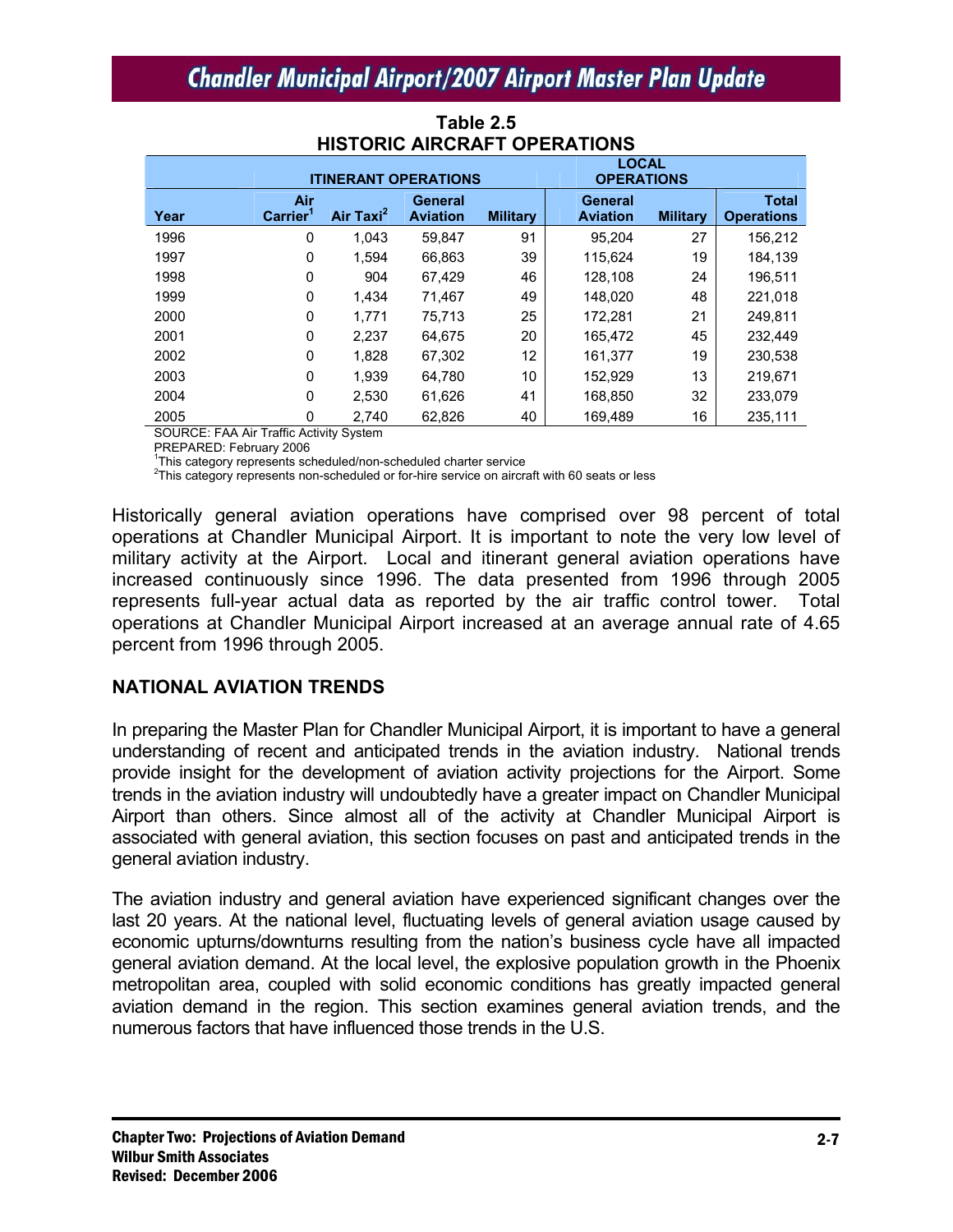Recent trends, both national and local, are important considerations in the development of projections of aviation demand for Chandler Municipal Airport. National trends can provide insight into the potential future of aviation activity and anticipated facility needs. Data sources that were examined and used to support this analysis of national general aviation trends included the following:

- *Federal Aviation Administration, Aerospace Forecasts, Fiscal Years 2006-2017*
- *National Business Aircraft Association (NBAA), NBAA Business Aviation Fact Book, 2004*
- NetJets, Inc.
- *Honeywell Corporation, 2005 Business Aviation Outlook*

### **General Aviation Overview**

General aviation aircraft are defined as all aircraft not flown by commercial airlines or the military. General aviation activity is divided into six use categories, as defined by the FAA. There are more than 18,300 public and private airports located throughout the United States, as reported by the FAA. More than 3,300 of these airports are included in the National Plan for Integrated Airport Systems (NPIAS), indicating their eligibility for federal funding assistance. Commercial service airports, those that accommodate scheduled airline service, represent a relatively small portion (538 or roughly 16 percent) of the airports in the NPIAS. General aviation airports, including relievers such as Chandler Municipal, comprise more than 2,800 facilities within the NPIAS. More than 15,000 additional airports, both private and public use, supplement those airports that are included in the NPIAS.

### **General Aviation Industry**

A pronounced decline in the general aviation industry began in 1978, and lasted throughout most of the 1980s and into the mid-1990s. This decline resulted in the loss of over 100,000 manufacturing jobs and a drop in aircraft production from about 18,000 aircraft annually to only 928 aircraft in 1994. Contributing to the decline in general aviation during this period was the increasing number of liability claims against aircraft manufacturers, the loss of Veterans Benefits that covered many costs associated with student pilot training, and the recessionary economy. Product liability lawsuits arising from aircraft accidents resulted in dramatic increases in aircraft manufacturing costs.

Enactment of the General Aviation Revitalization Act (GARA) of 1994 provided significant relief to the aviation industry. This Act established an 18-year Statute of Repose on liability related to the manufacture of all general aviation aircraft and their components where no time limit was previously established. GARA spurred manufacturers including Cessna and Piper Aircraft to resume production of singleengine piston aircraft. Since 1994, statistics indicate an increase in general aviation activity, an increase in the active general aviation aircraft fleet, and an increase in shipments of fixed-wing general aviation aircraft.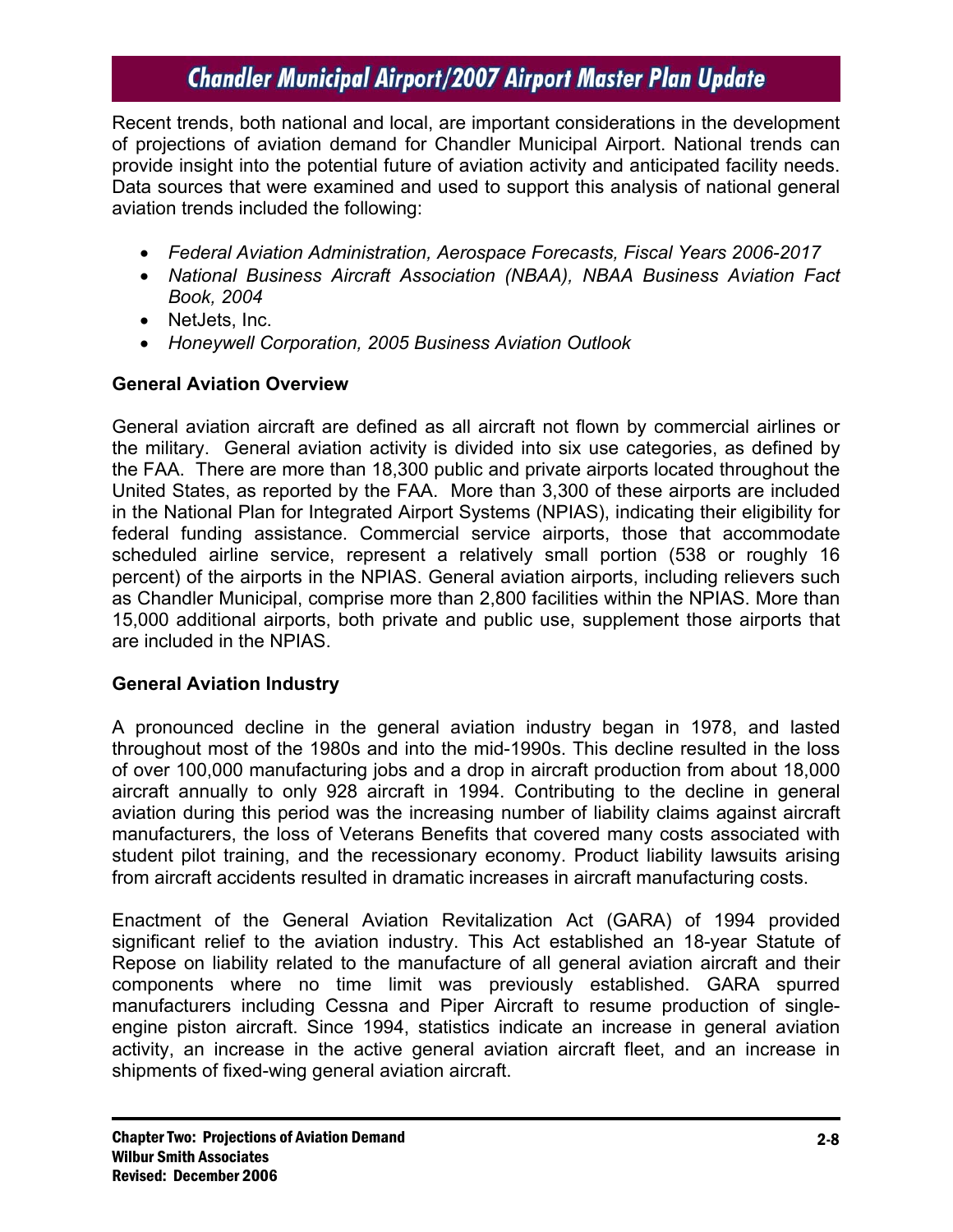More recently, the terrorist attacks of September  $11<sup>th</sup>$ , 2001, and the recessionary national economy have had a dampening impact on these positive general aviation industry trends. Significant restrictions were placed on general aviation flying following September  $11<sup>th</sup>$ , which resulted in severe limitations being placed on general aviation activity in many areas of the country. With the exception of the Washington, D.C. area, most of these restrictions have now been lifted. Business and corporate general aviation have experienced some positive gains resulting from additional use of general aviation aircraft for travel tied in part to new security measures implemented at commercial service airports and the increased personal travel times that have resulted.

Shipments and billings for general aviation aircraft in 2005 indicate that the downturn in general aviation aircraft deliveries from 2001 has clearly reversed. Shipments in 2005 were up 20.8 percent from 2004, with 3,580 aircraft shipped. Billings in 2005 increased 27.2 percent from 2004 to \$15.1 billion. Even more notable was that aircraft deliveries and total billings exceeded for the first time levels seen prior to 2001, when 2,999 general aircraft were shipped with total billings of \$14.0 billion.

#### **Business Use of General Aviation**

Business aviation is one of the fastest growing facets of general aviation. Companies and individuals use aircraft as a tool to improve their businesses efficiency and productivity. The terms business and corporate aircraft are often used interchangeably, as they both refer to aircraft used to support a business enterprise. FAA defines business use as "any use of an aircraft (not for compensation or hire) by an individual for transportation required by the business in which the individual is engaged." The FAA estimates that business aircraft usage currently comprises more than 11 percent of all aviation activity. The FAA defines corporate transportation as "any use of an aircraft by a corporation, company or other organization (not for compensation or hire) for the purposes of transporting its employees and/or property, and employing professional pilots for the operation of the aircraft." An additional 12 percent of the nation's general aviation activity is considered corporate. Regardless of the terminology used, the business/corporate component of general aviation use is one that has experienced significant recent growth.

Increased personnel productivity is one of the most important benefits of using business aircraft. Companies flying general aviation aircraft for business have control of their travel. Itineraries can be changed as needed, and the aircraft can fly into destinations not served by scheduled airlines.

Business aircraft usage provides:

- Employee time savings
- Increased enroute productivity
- Minimized time away from home
- Enhanced industrial security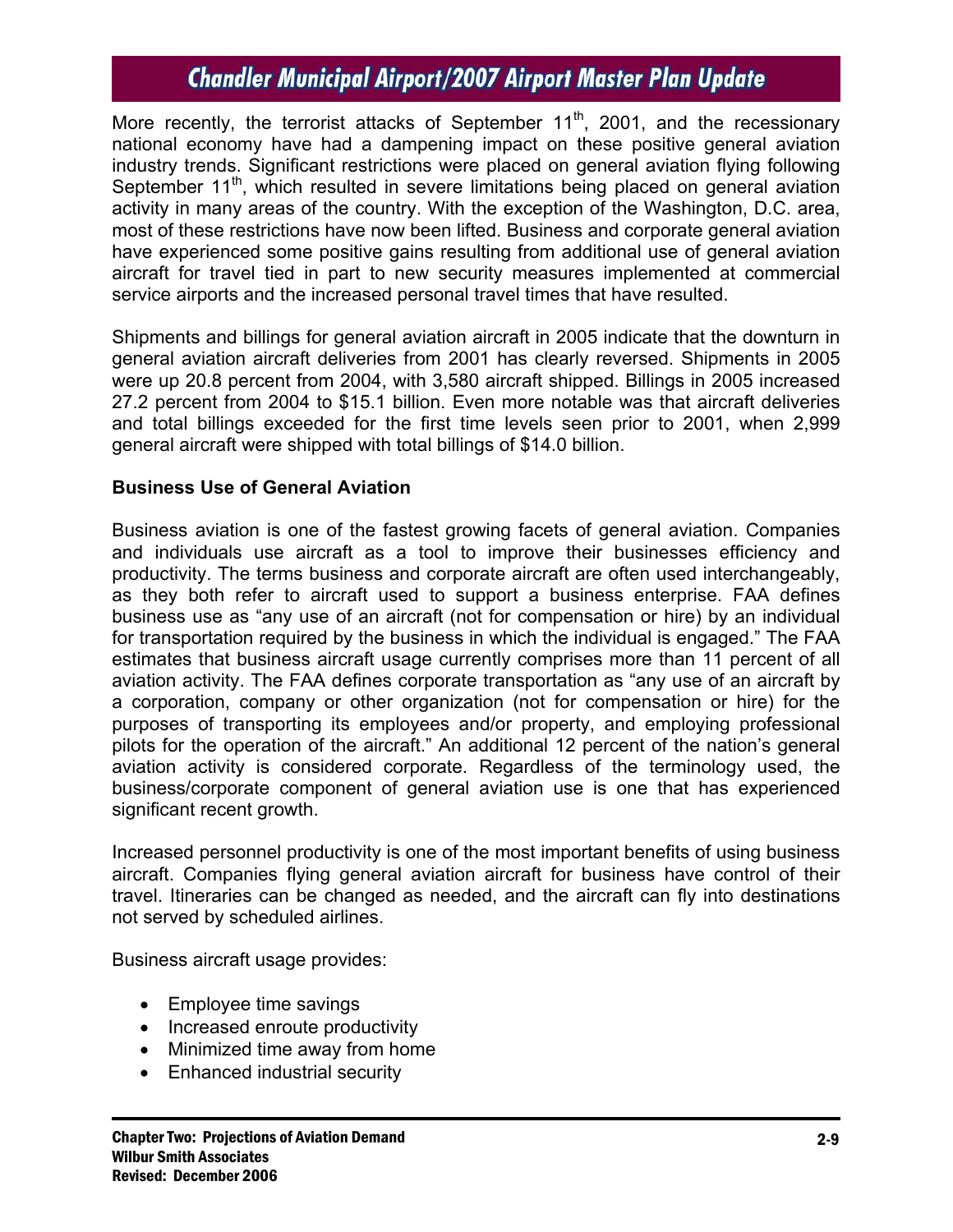- Enhanced personal safety
- Management control over scheduling

Many of the nation's employers who use general aviation are members of the National Business Aircraft Association (NBAA). The NBAA's Business Aviation Fact Book 2004 (the latest available in March 2006) indicates that approximately 75 percent of all Fortune 500 businesses operate general aviation aircraft and 92 of the Fortune 100 companies operate general aviation aircraft. Business use of general aviation aircraft ranges from small, single-engine aircraft rentals to multiple aircraft corporate fleets supported by dedicated flight crews and mechanics. General aviation aircraft use allows employers to transport personnel and air cargo efficiently. Businesses often use general aviation aircraft to link multiple office locations and reach existing and potential customers. Business aircraft use by smaller companies has escalated as various chartering, leasing, time-sharing, interchange agreements, partnerships, and management contracts have emerged. Businesses and corporations have increasingly employed business aircraft in their operations. NBAA statistics depicted in **Exhibit 2.1** show the growth in the number of companies operating turbine powered general aviation aircraft and the number of aircraft operated by them for business use.



**EXHIBIT 2.1 BUSINESS USE OF GENERAL AVIATION TURBINE AIRCRAFT** 

SOURCE: National Business Aircraft Association PREPARED: February 2006

Fractional ownership arrangements have also experienced rapid growth. A fractional ownership arrangement is one in which an individual or corporation purchases at least 1/16th share of an airplane. The aircraft is then placed in a "pool" to share with other owners of aircraft. The pooled aircraft are managed by a company that provides aviation expertise including furnishing and training flight crews, and management services for those owners. NBAA estimated that 2,591 companies used fractional ownership arrangements in 1999; by 2004 that number had grown to 6,217 companies, more than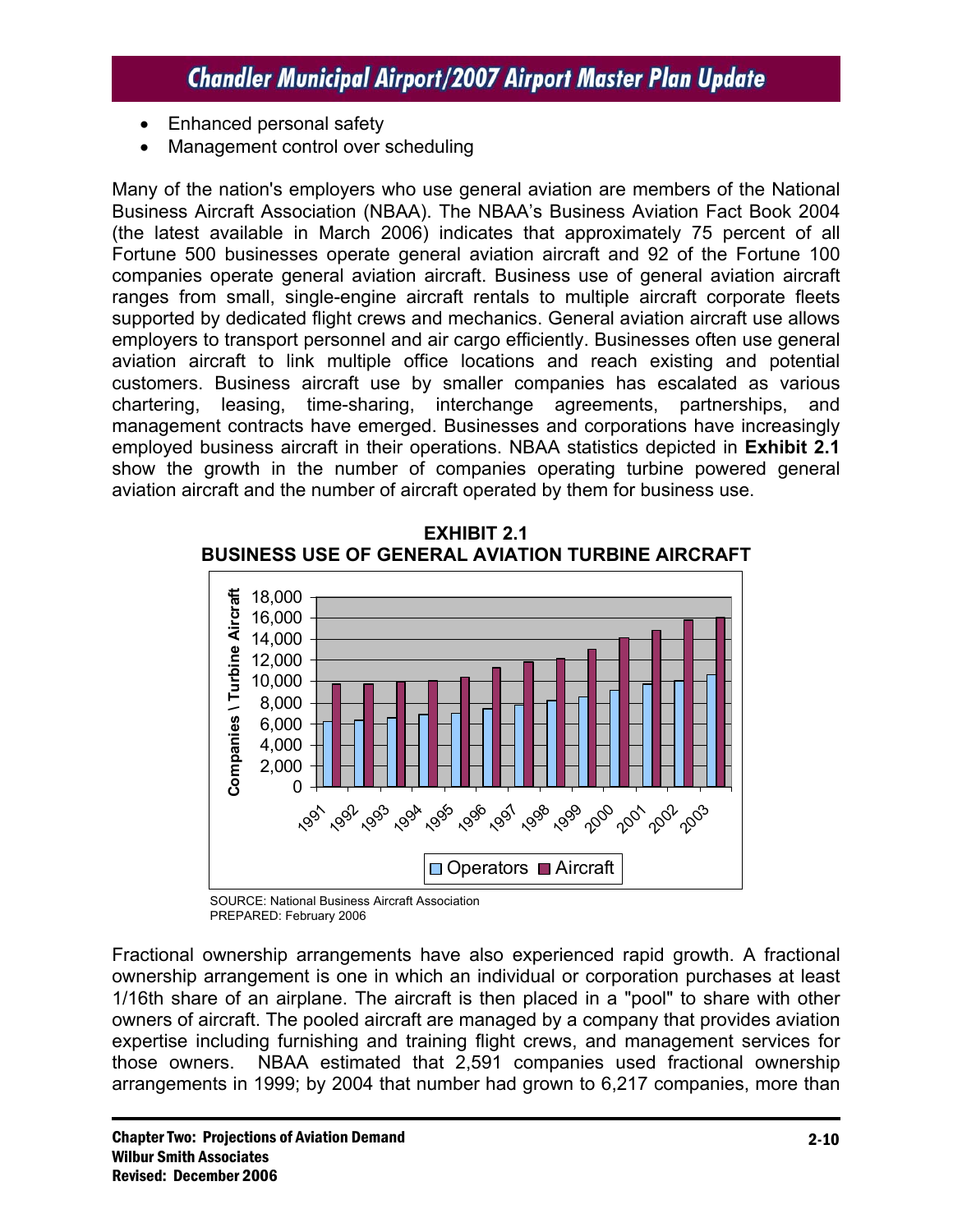doubling over the five-year period. In addition, statistics indicate that the number of airplanes in the fractional aircraft fleet has also experienced strong growth over recent years. The principal operators in the fractional jet ownership market include CitationShares, NetJets, Bombardier Flexjet and the Flight Options/Travel Air operations. NetJets, the industry leader in fractional aircraft ownership, has purchased aircraft totaling more than \$19 billion in value in the last six years alone. As of February 2006, the company managed a fleet of 624 aircraft with additional aircraft on order.

Other new and growing segments of the business aircraft fleet mix include business liners and a new generation of five to six-seat jets called very light jets (VLJs). Business liners are large business jets, such as the Boeing Business Jet and Airbus ACJ, which are reconfigured versions of passenger aircraft flown by large commercial airlines. VLJs are a relatively new category of aircraft that includes the Adam A-700, Eclipse 500, and Cessna Mustang. These small jets typically cost up to 75 percent less than typical business jet aircraft in terms of acquisition and up to 50 percent less in direct operating costs. The first VLJs are anticipated to be delivered to launch customers in the fall of 2006.

The anticipated changes in the nation's active general aviation fleet, including projected increases in the number of active jet aircraft have the potential to significantly impact aviation activity at Chandler Municipal Airport over the 20-year forecast period. Recent general aviation trends and projected changes in the nation's active general aviation fleet are considered in the projections of aviation demand developed for the Airport.

### **FAA ACTIVITY FORECASTS**

The FAA publishes forecasts on an annual basis that summarize anticipated trends in most components of civil aviation activity. Each published forecast revisits previous activity forecasts and updates them after examining the previous year's trends in aviation and economic activity. Many factors are considered in the FAA's development of forecasts, some of the most important of which are U.S. and international economic growth and anticipated trends in fuel costs. FAA forecasts generally provide one of the most detailed analyses of historic and forecasted aviation trends and provide the general framework for examining future levels of regional and national aviation activity.

Examples of measures of national general aviation activity that are monitored and forecast by the FAA on an annual basis in the FAA Aerospace Forecasts include active pilots, active aircraft fleet, and active hours flown. Historic and projected activity in each of these categories is examined in the following sections. The data presented is based on the most recent available information, contained in *FAA Aerospace Forecasts, Fiscal Years 2006- 2017*.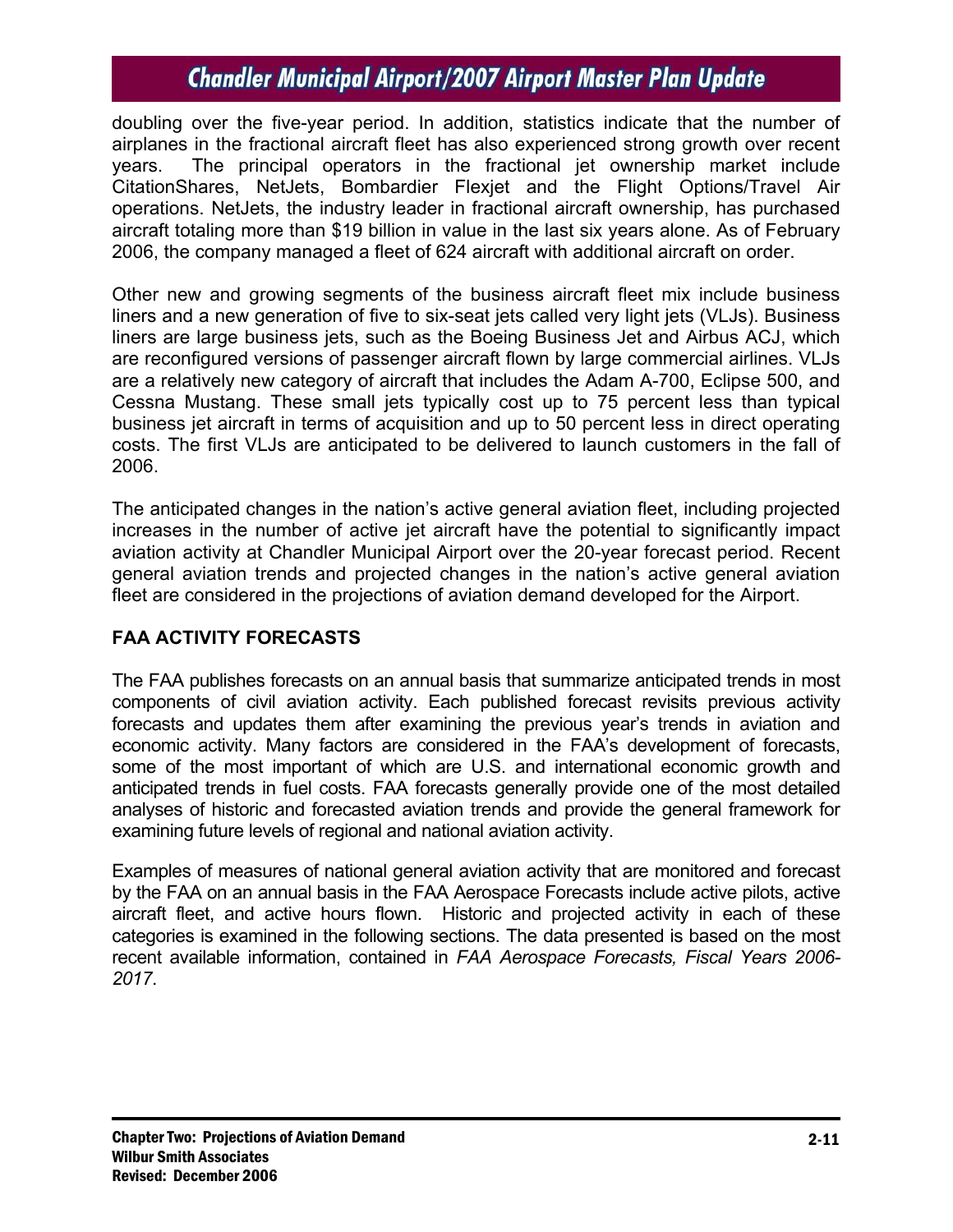#### **Active Pilots**

Active pilots are defined by the FAA as those persons with a pilot certificate and a valid medical certificate. **Table 2.6** summarizes historic and projected U.S. active pilots by certificate type.

| BY TYPE OF CERTIFICATE                  |           |         |                           |                                 |                          |  |  |  |
|-----------------------------------------|-----------|---------|---------------------------|---------------------------------|--------------------------|--|--|--|
| <b>Certificate Type</b>                 | 2000      | 2005    | 2017<br><b>Projection</b> | <b>CAGR</b><br>$2000 -$<br>2005 | <b>CAGR</b><br>2005-2017 |  |  |  |
| <b>Students</b>                         | 99,110    | 87,213  | 106,164                   | $-2.53%$                        | 1.65%                    |  |  |  |
| Recreational                            | 340       | 278     | 260                       | $-3.95%$                        | $-0.56%$                 |  |  |  |
| Sport Pilot                             | <b>NA</b> | 134     | 13,600                    | <b>NA</b>                       | <b>NA</b>                |  |  |  |
| Private                                 | 251,561   | 228,619 | 223,750                   | $-1.89%$                        | $-0.18%$                 |  |  |  |
| Commercial                              | 121,858   | 120,614 | 154,000                   | $-0.21%$                        | 2.06%                    |  |  |  |
| Airline Transport                       | 141,598   | 141.992 | 144.500                   | 0.06%                           | 0.15%                    |  |  |  |
| Rotorcraft only                         | 7.775     | 9.518   | 14,700                    | 4.13%                           | 3.69%                    |  |  |  |
| Glider only <sup>1</sup>                | 9,387     | 21.369  | 22.440                    | 17.88%                          | 0.41%                    |  |  |  |
| Total                                   | 631,629   | 609.603 | 679.414                   | $-0.71%$                        | 0.91%                    |  |  |  |
| <b>Instrument</b><br>Rated <sup>2</sup> | 315.100   | 311.500 | 390.683                   | $-0.23%$                        | 1.91%                    |  |  |  |

### **Table 2.6 HISTORIC AND PROJECTED U.S. ACTIVE PILOTS**

CAGR: Compound Annual Growth Rate SOURCE: FAA Aerospace Forecasts, Fiscal Years 2006-2017

PREPARED: February 2006

<sup>1</sup> In March 2001, the FAA Registry changed the definition of this pilot category. It added approximately

13,000 to this category.<br><sup>2</sup> Instrument rated pilots should not be added to other categories in deriving total.

As shown in Table 2.6, the FAA projects steady growth in the active pilot population through 2017. Total active pilots are projected to increase from approximately 609,603 in 2005 to 679,414 by 2017, representing a CAGR of approximately 0.91 percent. Of the instrument-rated pilots, an even higher growth rate is anticipated over the same period, at 1.91 percent.

#### **Active Aircraft Fleet**

The FAA tracks the number of active general aviation aircraft in the U.S. fleet annually. Active aircraft are those aircraft currently registered and flying at least one hour during the year. **Table 2.7** summarizes recent active aircraft trends as well as FAA projections of future active aircraft, by aircraft type.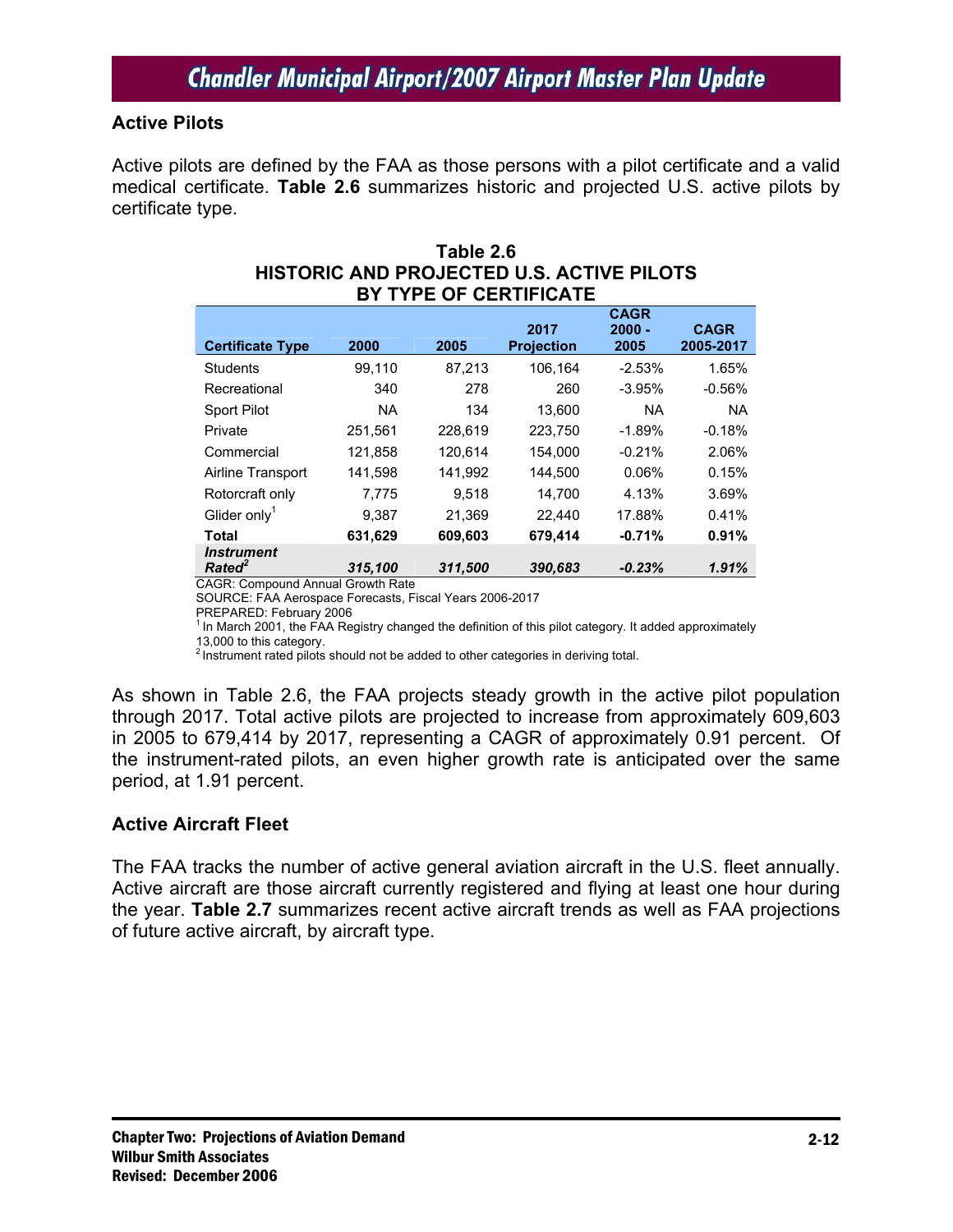|                       |         |         | 2017              | <b>CAGR</b><br>$2000 -$ | <b>CAGR</b> |
|-----------------------|---------|---------|-------------------|-------------------------|-------------|
| <b>Aircraft Type</b>  | 2000    | 2005    | <b>Projection</b> | 2005                    | 2005-2017   |
| Single-engine Piston  | 149,422 | 144.530 | 149,670           | $-0.66%$                | 0.29%       |
| Multi-engine Piston   | 21,091  | 17.481  | 17,690            | $-3.69%$                | 0.10%       |
| Turboprop             | 5.762   | 8.030   | 10,430            | 6.86%                   | 2.20%       |
| Jet                   | 7.001   | 8.628   | 17,270            | 4.27%                   | 5.95%       |
| Rotorcraft            | 7.150   | 7,595   | 12,685            | 1.21%                   | 4.37%       |
| Experimental          | 20.407  | 22.300  | 25,730            | 1.79%                   | 1.20%       |
| <b>Sport Aircraft</b> | N/A     | N/A     | 13,625            | N/A                     | N/A         |
| Other                 | 6.700   | 6.027   | 5.675             | $-2.09%$                | $-0.50%$    |
| <b>Total</b>          | 217.533 | 214.591 | 252.775           | $-0.27%$                | 1.37%       |

**Table 2.7 HISTORIC AND PROJECTED U.S. ACTIVE GENERAL AVIATION FLEET MIX** 

CAGR: Compound Annual Growth Rate

SOURCE: FAA Aerospace Forecasts, Fiscal Years 2006-2017 and Wilbur Smith Associates PREPARED: February 2006

General aviation active aircraft trended downward between 2000 and 2005, although there was some evidence of positive growth in certain segments. The number of jet aircraft increased by more than 4 percent, while turboprop aircraft increase by almost 7 percent annually between 2000 and 2005. However, due of the relatively small number of jet and turboprop aircraft in the overall general aviation fleet, the growth in these aircraft could not make up for the overall decline of the active general aviation fleet. Total active aircraft decreased 0.27 percent annually over the last five years, with multiengine piston aircraft leading the decline. Still, the growth of turboprops and jets is an important trend. The growing numbers or these aircraft indicate a movement in the general aviation community toward higher-performing, more demanding aircraft. The Honeywell Business Aviation Outlook 2005 projects that more than 9,900 new business aircraft will be delivered between 2005 and 2015, excluding business liners. Demand for VLJs is projected to be as high as  $4,500 - 5,500$  aircraft over the 10-year period. Growth in jet aircraft is projected to significantly outpace growth in all other segments of the general aviation aircraft fleet throughout the planning period.

The other aircraft category expected to experience large growth is sport aircraft. This category of aircraft, created by the FAA in September 2004 through its rulemaking process, targets the recreational segment of aviation, including a sizeable portion of the already existing ultralight community. A major part of the growth of this aircraft category is expected to come from already existing – but not registered – recreational aircraft that register under the new rule.

### **Active Hours Flown**

Hours flown is another statistic used by the FAA to measure and project general aviation activity. Hours flown is a valuable measure because it captures a number of activity-related data including aircraft utilization, frequency of use, and duration of use. Total hours flown in general aviation aircraft have declined from 2000 to 2005 by an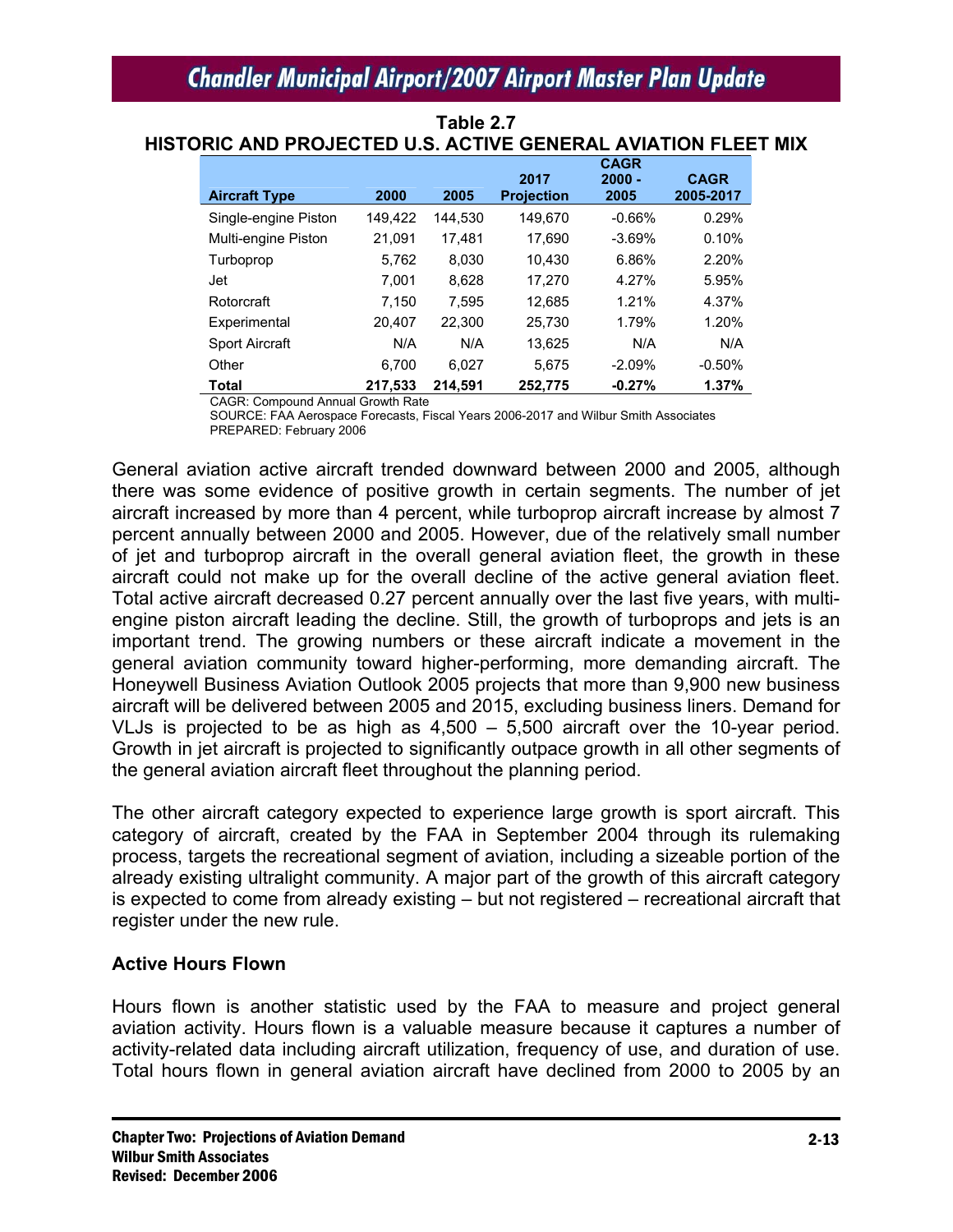annual average of 1.31 percent, as shown in **Table 2.8**. Part of this decline is a result of the grounding of general aviation following September  $11<sup>th</sup>$  and follow-on restrictions imposed by the federal government.

| (in thousands)        |        |        |                           |                                 |                              |  |  |  |
|-----------------------|--------|--------|---------------------------|---------------------------------|------------------------------|--|--|--|
| <b>Aircraft Type</b>  | 2000   | 2005   | 2017<br><b>Projection</b> | <b>CAGR</b><br>$2000 -$<br>2005 | <b>CAGR</b><br>2005-<br>2017 |  |  |  |
| Single-engine Piston  | 18,089 | 16,794 | 19.471                    | $-1.47%$                        | 1.24%                        |  |  |  |
| Multi-engine Piston   | 3.400  | 2,363  | 2.696                     | $-7.02%$                        | 1.10%                        |  |  |  |
| Turboprop             | 1,986  | 1,967  | 2,265                     | $-0.19%$                        | 1.18%                        |  |  |  |
| Jet                   | 2,755  | 3.008  | 9.606                     | 1.77%                           | 10.16%                       |  |  |  |
| Rotorcraft            | 2.308  | 2.440  | 3.875                     | 1.12%                           | 3.93%                        |  |  |  |
| Experimental          | 1.307  | 1.417  | 1.736                     | 1.63%                           | 1.71%                        |  |  |  |
| <b>Sport Aircraft</b> | N/A    | N/A    | 1.101                     | N/A                             | N/A                          |  |  |  |
| Other                 | 374    | 304    | 304                       | $-4.06%$                        | $0.00\%$                     |  |  |  |
| Total                 | 30,219 | 28,293 | 41.054                    | $-1.31%$                        | 3.15%                        |  |  |  |

**ACTIVE GENERAL AVIATION AND AIR TAXI HOURS FLOWN** 

**Table 2.8** 

CAGR: Compound Annual Growth Rate SOURCE: FAA Aerospace Forecasts, Fiscal Years 2006-2017

PREPARED: February 2006

The FAA projects that hours flown will increase at a compound annual growth rate of 3.15 percent over their 12-year projection period. Compared to the projected average annual growth rate of the general aviation active fleet, approximately 1.37 percent, the projected increase in hours flown represents anticipated increases in aircraft utilization. Hours flown by general aviation aircraft are estimated to reach approximately 41 million by 2017, compared to 28 million in 2005. Part of this activity increase is expected from the introduction of VLJs, the first of which is planned for certification in late 2006. These jets will likely see high rates of utilization as air taxis and by fractional ownership companies.

### **Summary of FAA Forecasts**

The cyclical nature of general aviation activity is illustrated in the historic data presented in this analysis. While general aviation activity experienced rebounded growth during the mid and late-1990s, the terrorist attacks of 2001 and the economic downturn dampened activity over the last several years. FAA projections of general aviation activity, including active pilots, active aircraft, and hours flown, all show varied growth through the FAA's forecast horizon of 2017. Following stalled growth and some declines during 2001 and 2002, most components of general aviation activity are projected to rebound and surpass previous activity levels. An important national trend that has the potential to impact general aviation activity at Chandler Municipal Airport is the growing proportion of small and business jet aircraft in the active general aviation fleet. The ability of Chandler Municipal Airport to accommodate increased activity by general aviation jet aircraft will be an important consideration in the Master Plan.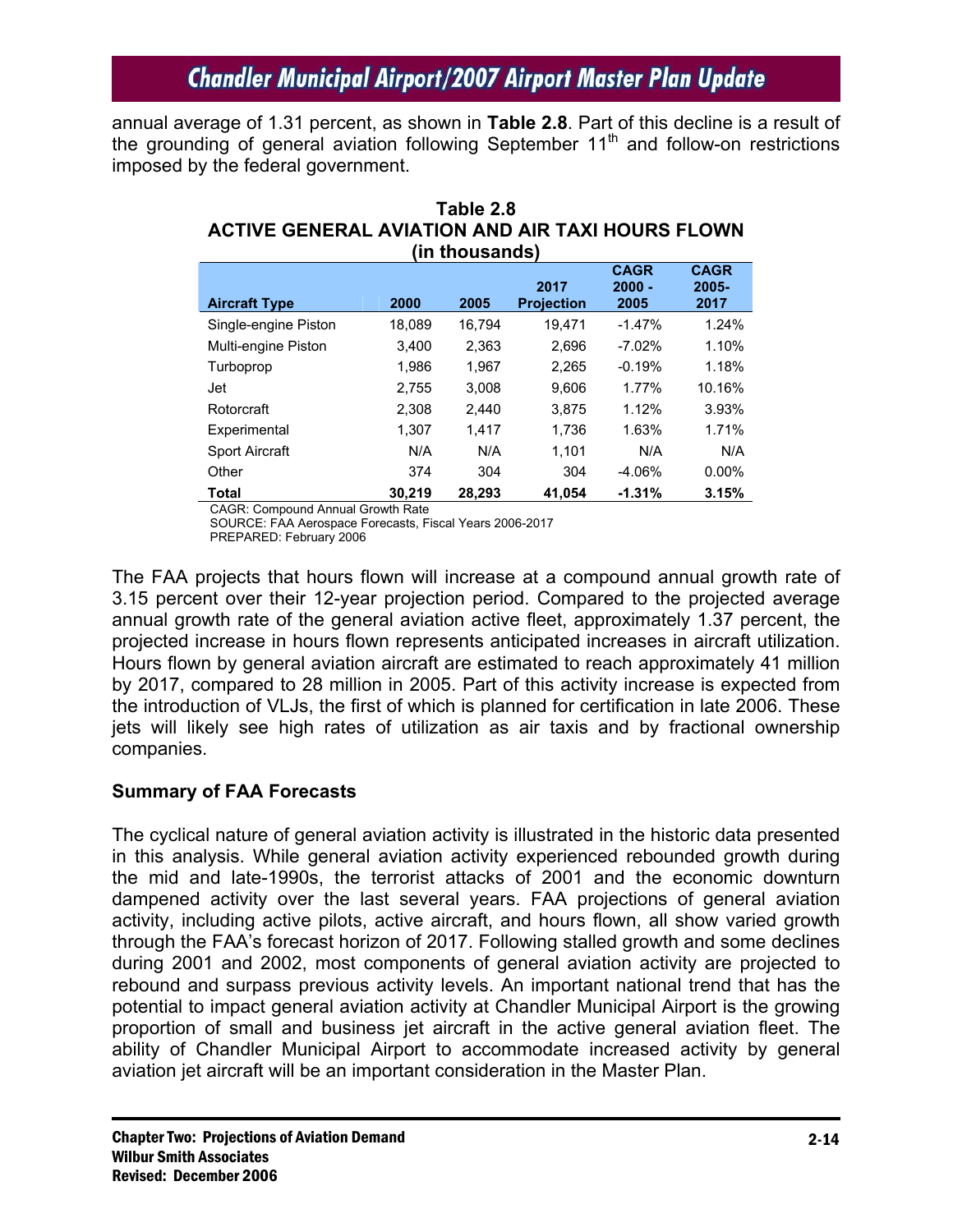Another important consideration in the forecasting of aviation demand is the recent dramatic increase in the cost of aviation fuel. The *FAA Aerospace Forecasts, Fiscal Years 2006-2017* indicates that fuel prices are forecast to rise by 21.3 percent in 2005, decline by 9.6 percent in 2006 and then increase at an average annual rate of 0.9 percent over the remainder of the forecast period. In real terms, oil prices are expected to decline at a 1.0 percent annual rate over the forecast period of 2006 – 2017. Currently the record high fuel costs appear to have had little effect on the level of activity at the Chandler Municipal Airport. However continued fuel price increases could significantly reduce future levels of aviation activity particularly that of general aviation both nationally and at Chandler Municipal Airport.

### **PROJECTIONS OF AVIATION DEMAND**

Projections of aviation demand at Chandler Municipal Airport for the forecast period are presented in the following sections:

- Based Aircraft Projections
- Aircraft Operations Projections

Various methodologies were examined and used to develop projections of based aircraft and aircraft operations at Chandler Municipal Airport. The results of these different methodologies are compared and a preferred projection of each is selected.

### **Based Aircraft Projections**

Based aircraft are those aircraft that are permanently stored at an airport. Estimating the number and types of aircraft expected to be based at Chandler Municipal Airport over the forecast period impacts the planning for future Airport facility and infrastructure requirements. As the number of aircraft based at an airport increases, so too does the aircraft storage required at the facility. Based aircraft at the Airport were projected using several different methodologies. Each methodology is summarized and the results presented in following sections. These results are then compared and a preferred based aircraft projection is selected. Additionally the types of aircraft that will be based at the Airport are also included in this forecast. The preferred based aircraft projection for Chandler Municipal Airport will be carried forward in the master planning process for use in the demand/capacity analysis in which the adequacy of existing airfield facilities is evaluated to determine if capacity enhancing projects may be required to accommodate the projected number and types of based aircraft at the Airport.

Projections of based aircraft at Chandler Municipal Airport are discussed in the following sections: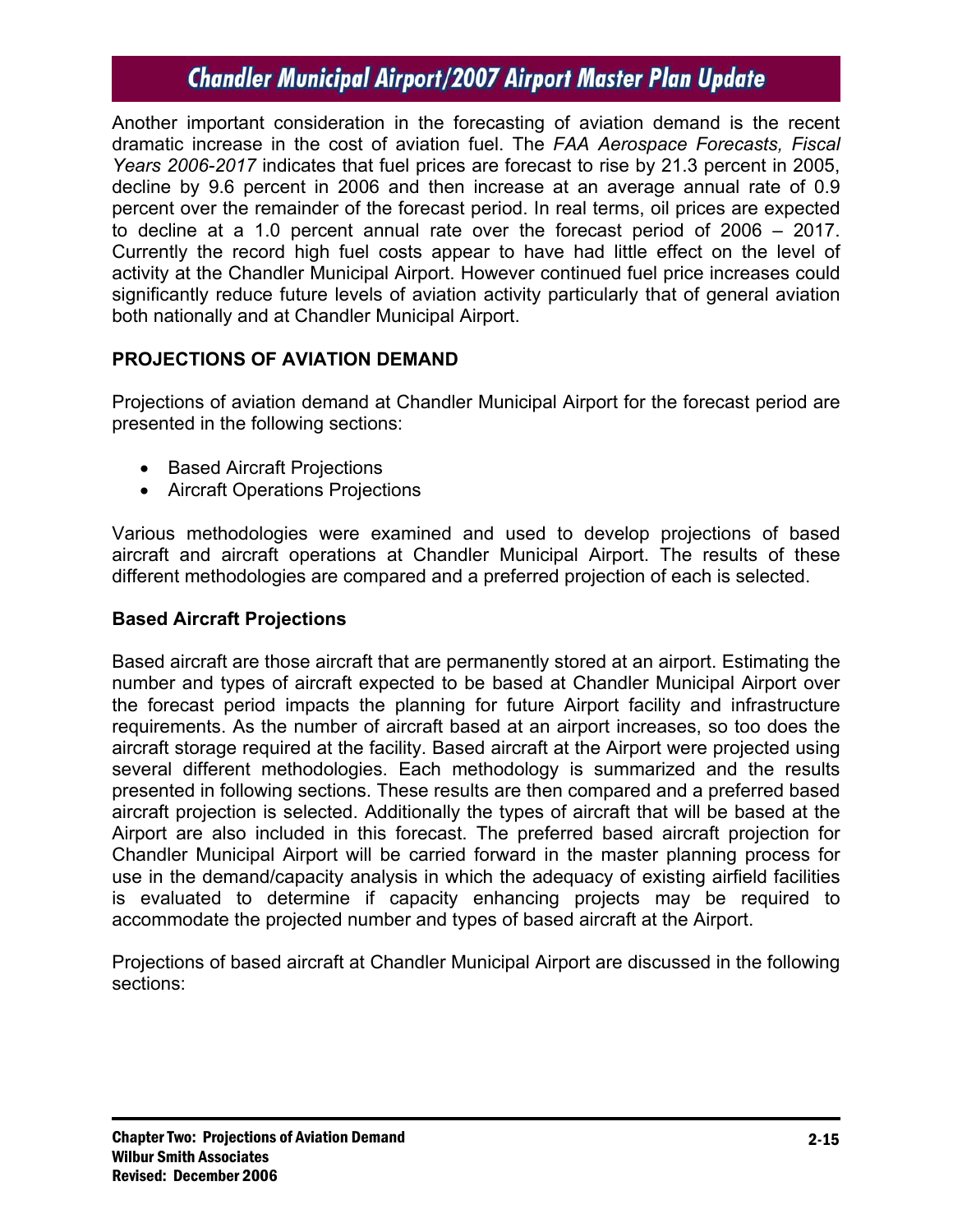- FAA Projected Growth Rate Methodology
- Regression Methodology
- Trendline Methodology
- Comparison of Based Aircraft Projections
- Projected Fleet Mix

The result of each projection methodology is compared and a preferred projection methodology is selected. Following the selection of the preferred based aircraft projection for the Airport, the based aircraft fleet mix at the Airport is also identified.

#### **FAA Projected Growth Rate Methodology**

This based aircraft projection methodology projects based aircraft at Chandler Municipal Airport by assuming that the growth of based aircraft at Chandler Municipal Airport will be equal to the rate forecast in the *FAA Aerospace Forecasts, Fiscal Years 2006-2017* for active general aviation aircraft.

The results of this methodology are summarized in **Table 2.9**.

#### **Table 2.9 BASED AIRCRAFT PROJECTION FAA PROJECTED GROWTH IN ACTIVE GA AIRCRAFT METHODOLOGY**

|                                             | Year | <b>Total Based Aircraft</b> |
|---------------------------------------------|------|-----------------------------|
| <b>Historic</b>                             | 2005 | 457                         |
| <b>Active GA Aircraft CAGR</b><br>2005-2017 |      | 1.37%                       |
| Projected                                   | 2010 | 489                         |
|                                             | 2015 | 524                         |
|                                             | 2020 | 560                         |
|                                             | 2025 | 600                         |

CAGR: Compound Annual Growth Rate

SOURCE: FAA Aerospace Forecasts, FY 2006-2017 Airport Records and Wilbur Smith Associates PREPARED: March 2006

This methodology projects total based aircraft at Chandler Municipal Airport to grow at an average annual rate of 1.37 percent increasing from 457 in 2005 to 600 in 2025.

#### **Regression Methodology**

This methodology uses a mathematical formula to identify a relationship between the number of based aircraft at Chandler Municipal Airport and the population of the City of Chandler. In regression analysis, the value being forecast, the dependent variable is related to an independent or explanatory variable, in this case population. The relationship is estimated using historic data for the independent and dependent variables. The correlation between the variables used in a regression analysis is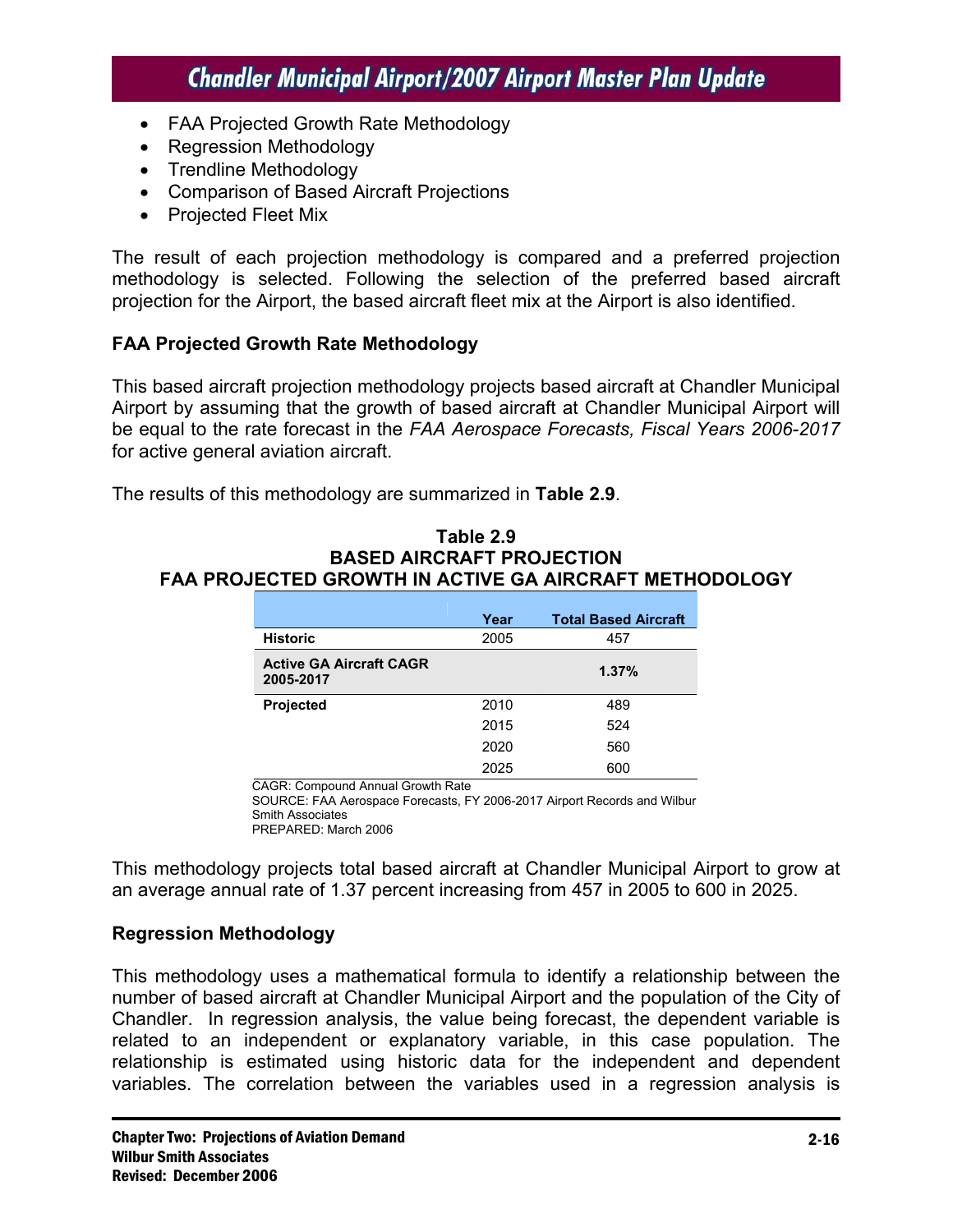measured by the R<sup>2</sup> value called the coefficient of determination. An R<sup>2</sup> value of 0 indicates there is no relationship between changes in the independent and dependent variables.  $R^2$  values near 1.0 indicate a very strong relationship between the variables. The  $R<sup>2</sup>$  value derived in this analysis using historic based aircraft and population values is approximately 0.94 indicating a very close relationship between the two historical values. The results of this methodology are presented in **Table 2.10**.

| INLUNLUUIUN MLITIUDULUUT |      |                                      |                                       |  |  |  |
|--------------------------|------|--------------------------------------|---------------------------------------|--|--|--|
|                          | Year | <b>Chandler</b><br><b>Population</b> | <b>Total Based</b><br><b>Aircraft</b> |  |  |  |
| <b>Historic</b>          | 1998 | 161,097                              | 354                                   |  |  |  |
|                          | 1999 | 171,047                              | 350                                   |  |  |  |
|                          | 2000 | 176,581                              | 392                                   |  |  |  |
|                          | 2001 | 190,019                              | 388                                   |  |  |  |
|                          | 2002 | 201,262                              | 411                                   |  |  |  |
|                          | 2003 | 211,984                              | 433                                   |  |  |  |
|                          | 2004 | 224,644                              | 445                                   |  |  |  |
|                          | 2005 | 236,601                              | 457                                   |  |  |  |
| <b>Projected</b>         | 2010 | 274,978                              | 512                                   |  |  |  |
|                          | 2015 | 282,680                              | 522                                   |  |  |  |
|                          | 2020 | 285,048                              | 526                                   |  |  |  |
|                          | 2025 | 286,293                              | 527                                   |  |  |  |

#### **Table 2.10 BASED AIRCRAFT PROJECTION REGRESSION METHODOLOGY**

SOURCE: City of Chandler Long Range Planning Division (April 2005), Airport Records and Wilbur Smith Associates PREPARED: March 2006

This methodology projects total based aircraft at Chandler Municipal Airport to grow at an average annual rate of 0.72 percent increasing from 457 in 2005 to 527 in 2025. This relatively low growth rate is a result of two periods of decline in the number of based aircraft at the Airport, which occurred during years when the total population of the City of Chandler continued to grow. This projection method assumes that during the forecast period the overall number of based aircraft will increase similar to growth in population.

It is important to note that a regression analysis evaluating the correlation of based aircraft to employment was also reviewed. This correlation was not as good, with the  $R^2$ value of approximately 0.86, indicating less of a correlation than population.

### **Trendline Methodology**

This methodology assumes based aircraft will continue to follow similar patterns of past change either in growth or decline. Based aircraft at Chandler Municipal Airport grew at an average annual rate of approximately 4.53 percent between 1990 and 2005, but only at 3.12 percent from 2000 to 2005. Based on the more recent trend, the average annual growth rate of 3.12 percent was applied to the 2005 base year number to derive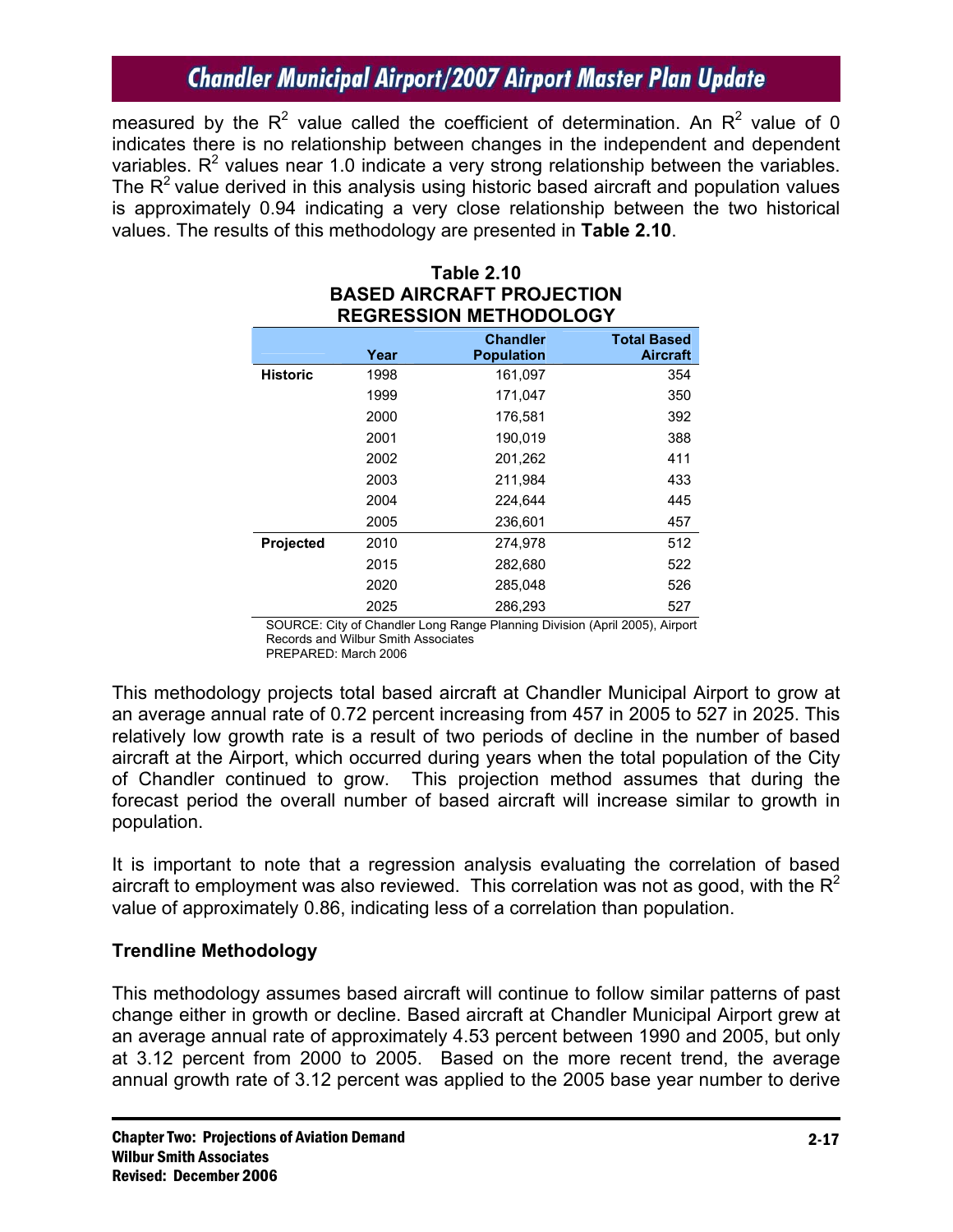projected based aircraft for the Airport. Using this trendline methodology, total based aircraft at Chandler Municipal Airport are projected to reach 845 by 2025. **Table 2.11** presents detailed results of this methodology.

**Table 2.11** 

| <b>BASED AIRCRAFT PROJECTION</b><br><b>TRENDLINE METHODOLOGY</b> |      |                                       |  |  |  |  |
|------------------------------------------------------------------|------|---------------------------------------|--|--|--|--|
|                                                                  | Year | <b>Total Based</b><br><b>Aircraft</b> |  |  |  |  |
| <b>Historic</b>                                                  | 1990 | 235                                   |  |  |  |  |
|                                                                  | 2000 | 392                                   |  |  |  |  |
|                                                                  | 2001 | 388                                   |  |  |  |  |
|                                                                  | 2002 | 411                                   |  |  |  |  |
|                                                                  | 2003 | 433                                   |  |  |  |  |
|                                                                  | 2004 | 445                                   |  |  |  |  |
|                                                                  | 2005 | 457                                   |  |  |  |  |
| <b>Historic Based Aircraft CAGR</b><br>$2000 - 2005$             |      | 3.12%                                 |  |  |  |  |
| <b>Projected</b>                                                 | 2010 | 533                                   |  |  |  |  |
|                                                                  | 2015 | 621                                   |  |  |  |  |
|                                                                  | 2020 | 725                                   |  |  |  |  |
|                                                                  | 2025 | 845                                   |  |  |  |  |

CAGR: Compound Annual Growth Rate

SOURCE: Airport Records and Wilbur Smith Associates PREPARED: February 2006

Due to the strong growth in based aircraft that occurred in the past at Chandler Municipal Airport, this methodology projects that the total number of based aircraft will almost double over the forecast period.

### **Comparison of Based Aircraft Projections**

**Table 2.12** shows the three based aircraft projection methodology results and compares them to the FAA's TAF projections for Chandler Municipal Airport and the 2005 Maricopa Association of Governments' Regional Aviation System Plan (RASP) Update. Average annual growth rates of the based aircraft projections from the Master Plan ranged from 0.72 percent to 3.12 percent. The FAA TAF forecasts based aircraft at Chandler Municipal Airport to grow at an average annual rate of 2.44 percent between 2005 and 2025. Population and employment for Chandler and the surrounding area are projected to experience continued robust growth. This coupled with forecast national trends of increased utilization of general aviation aircraft for business purposes point to continued strong growth in the number of aircraft based at Chandler Municipal Airport.

To develop the preferred based aircraft projection, the FAA's TAF growth rate of 2.44 percent was applied to the actual 2005 based aircraft. This approach yields a 20-year projection of 740 based aircraft. These results are consistent with historical growth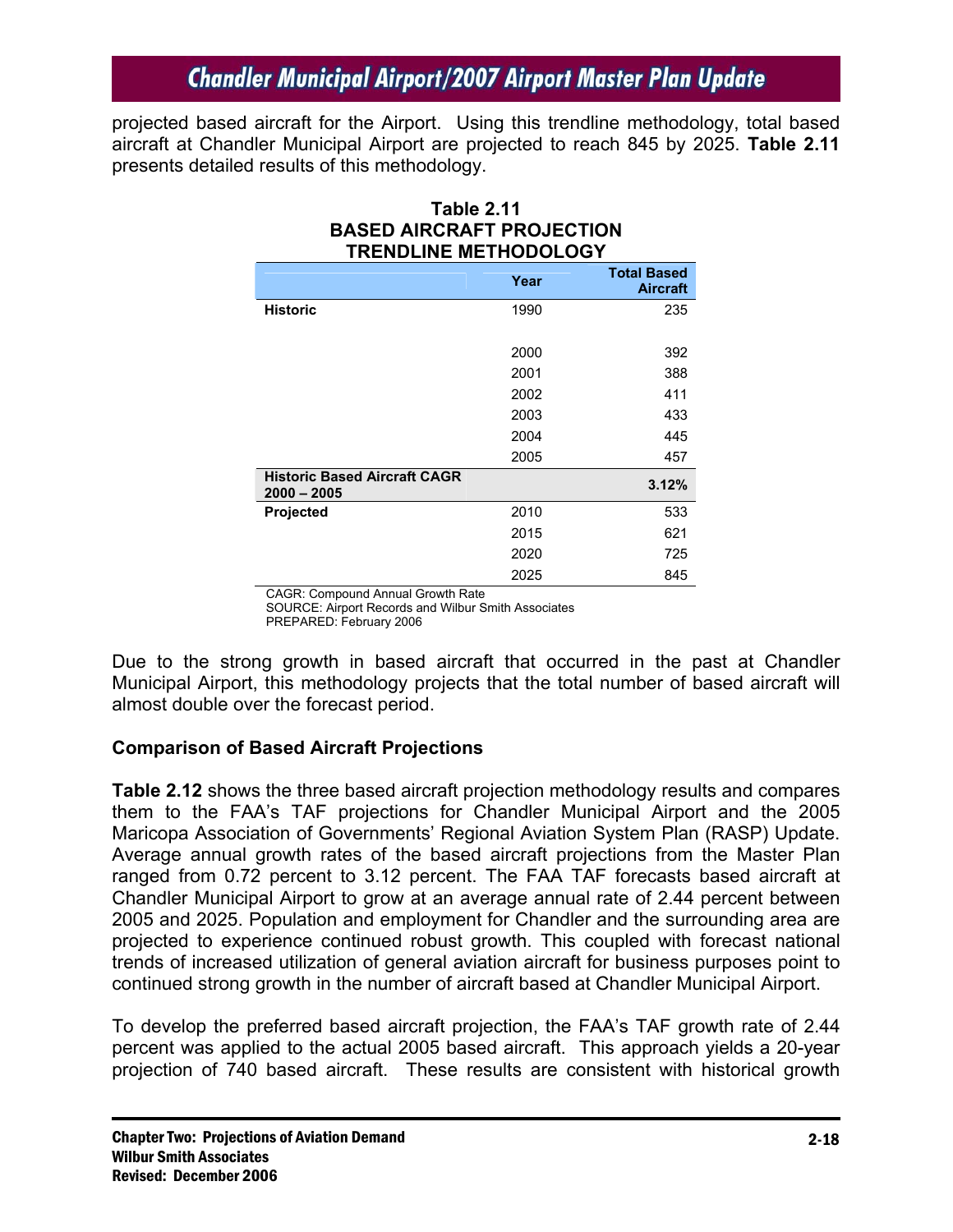patterns at the Airport, growth projected as part of a regional analysis, and the FAA's projected rate of growth for Chandler Municipal Airport.

|      | <b>FAA</b><br><b>Projected</b> |                    |                    |                    |                       | 1998<br><b>Master</b> |                                       |
|------|--------------------------------|--------------------|--------------------|--------------------|-----------------------|-----------------------|---------------------------------------|
|      | <b>Growth Rate</b>             | <b>Regression</b>  | <b>Trendline</b>   | <b>FAA TAF</b>     | <b>MAG</b>            | <b>Plan</b>           | <b>Preferred</b><br><b>Projection</b> |
|      |                                |                    |                    |                    |                       |                       |                                       |
| 2005 | 457                            | 457                | 457                | 308                | 392                   | 330                   | 457                                   |
| 2010 | 489                            | 512                | 533                | 349                | 539                   | 370                   | 515                                   |
| 2015 | 524                            | 522                | 621                | 392                | 629                   | 410                   | 581                                   |
| 2020 | 560                            | 526                | 725                | 444                | 718                   | 450                   | 656                                   |
| 2025 | 600                            | 527                | 845                | 499                | 807                   | 480                   | 740                                   |
|      | 1.37%                          | 0.72%              | 3.12%              | 2.44%              | 2.93%                 | 1.89%                 | 2.44%                                 |
|      | Year                           | <b>Methodology</b> | <b>Methodology</b> | <b>Methodology</b> | Forecast <sup>1</sup> | RASP <sup>2</sup>     | <b>Forecast</b> <sup>3</sup>          |

#### **Table 2.12 COMPARISON OF BASED AIRCRAFT PROJECTIONS**

CAGR: Compound Annual Growth Rate

SOURCE: Airport Records, Wilbur Smith Associates, FAA TAF, Maricopa Association of Governments PREPARED: March 2006

<sup>1</sup> The FAA's TAF issued February 2006 uses a 2005 based aircraft figure of 308.<br><sup>2</sup> The MAC BASB base veet was 2000 when the Airport had 202 eireraft: the MAC The MAG RASP base year was 2000 when the Airport had 392 aircraft; the MAG RASP projected 450 based aircraft in 2005.

<sup>3</sup> The 1998 Master Plan update forecast base year was 1996 when the Airport had 254 based aircraft; the forecast projected

450 based aircraft in 2020.

The results of these based aircraft projection methodologies are depicted in **Exhibit 2.2**.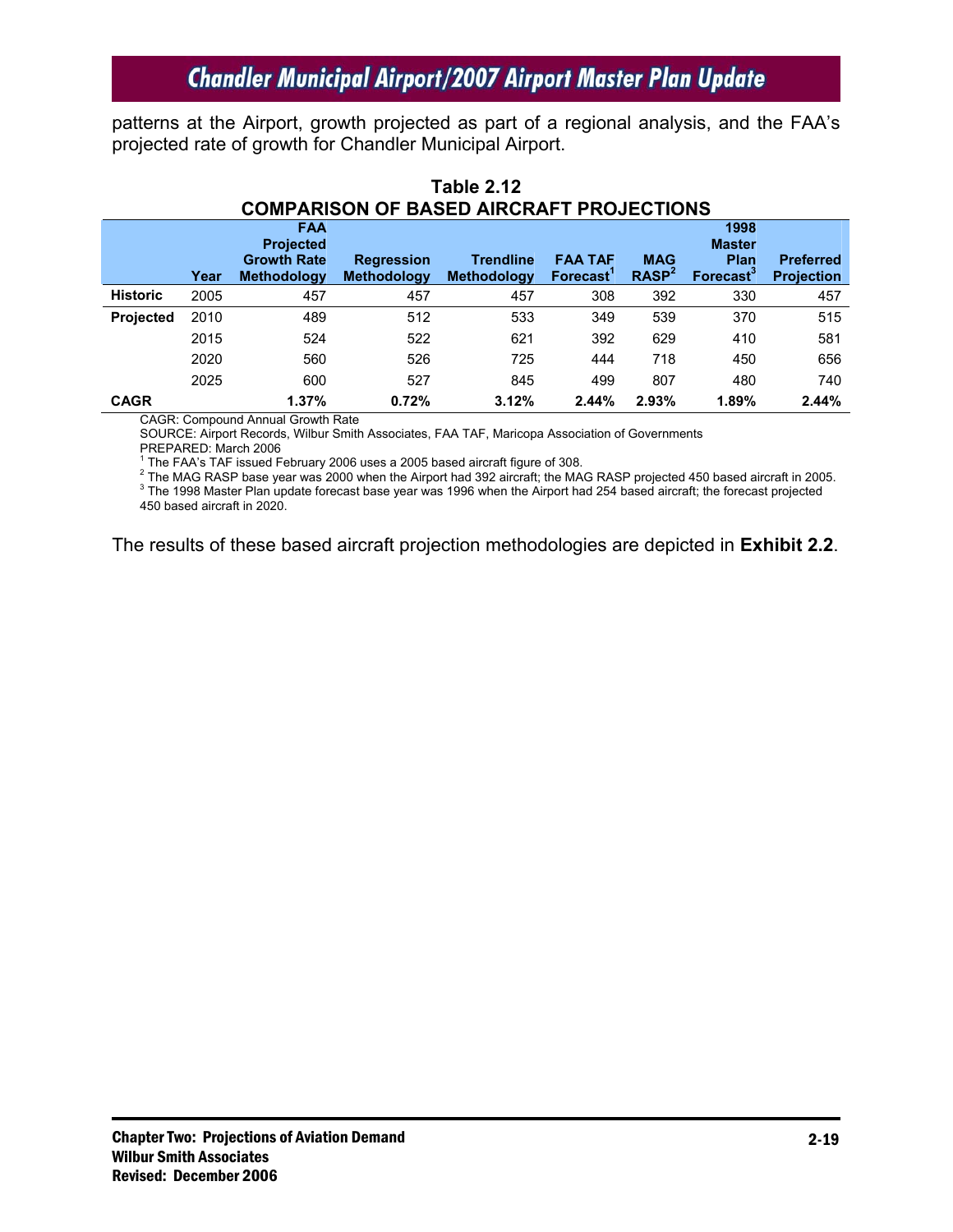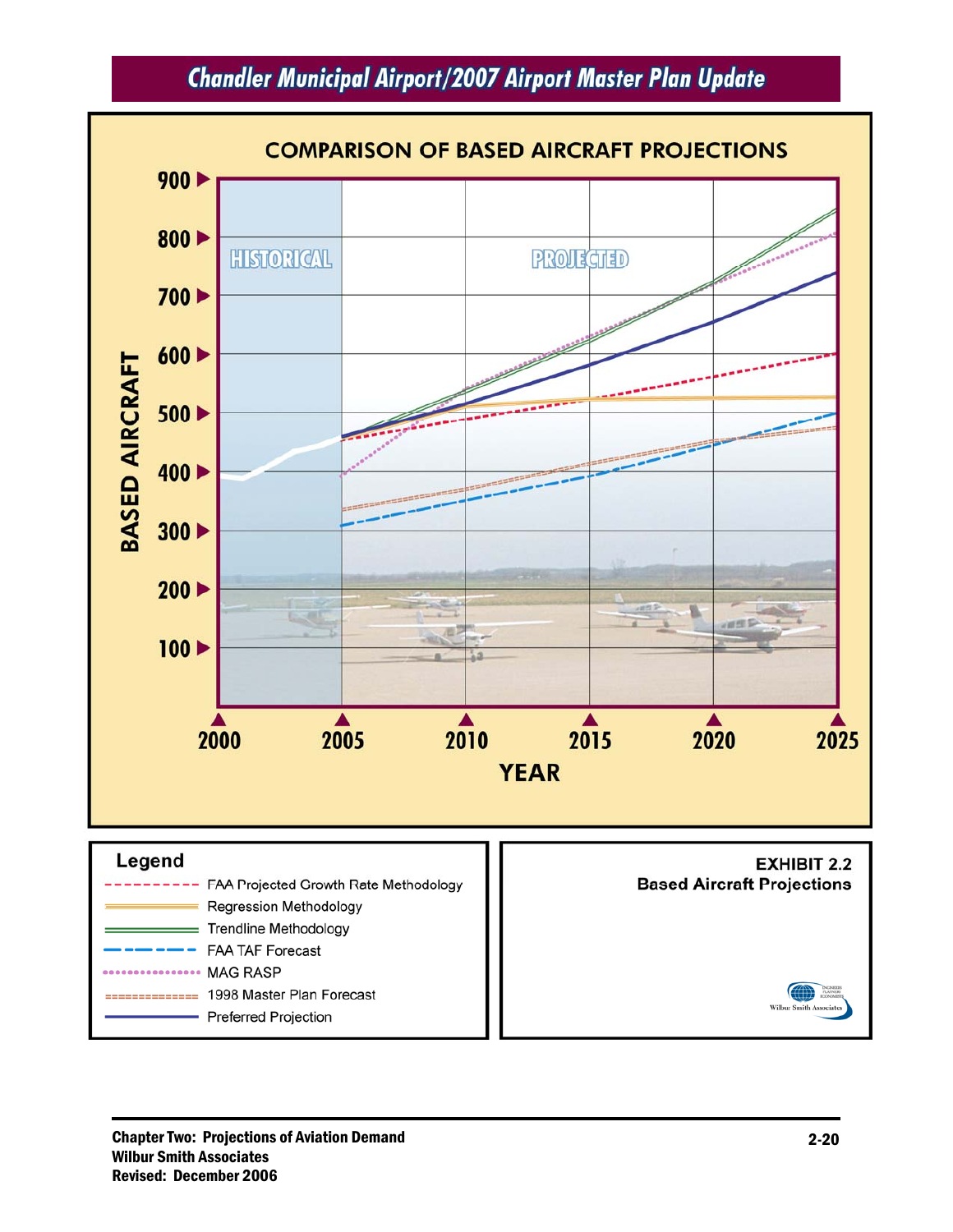#### **Projected Fleet Mix**

To develop a projection of the Airport's based aircraft fleet mix, the preferred based aircraft forecast for Chandler Municipal Airport was allocated to five aircraft categories – single-engine, multi-engine, jet, helicopter, and other. The fleet mix projections were developed based on the fleet mix percentages exhibited at the Airport in 2005 and the *FAA Aerospace Forecast FY 2006-2017* projection of active general aviation aircraft. The 2005 based aircraft fleet mix at Chandler Municipal Airport is summarized below:

- Single-engine aircraft 89.1 percent of total based aircraft
- Multi-engine aircraft 7.2 percent of total based aircraft
- Jet aircraft 0.2 percent of total based aircraft
- Helicopters 3.5 percent of total based aircraft
- Other 0 percent of total based aircraft

The projected general aviation fleet mix from the *FAA Aerospace Forecast FY 2006- 2017* is presented in **Table 2.13**. The projection indicates that single-engine and multiengine piston aircraft will make up a smaller percentage of the overall fleet declining by 8.14 percent and 1.15 percent, respectively. Jet aircraft are expected to comprise a larger portion of the general aviation fleet increasing from 4.02 percent to 6.83 percent of the overall active general aviation fleet.

| <b>Aircraft</b><br>Type     | 2005             | 2017<br><b>Projection</b> | 2005<br><b>Percent of</b><br><b>Total</b> | 2017<br><b>Percent of</b><br><b>Total</b> | 2005 - 2017<br><b>Percent</b><br><b>Change</b> |
|-----------------------------|------------------|---------------------------|-------------------------------------------|-------------------------------------------|------------------------------------------------|
| Single-<br>engine<br>Piston | 144,530          | 149,670                   | 67.35%                                    | 59.21%                                    | $-8.14%$                                       |
| Multi-engine<br>Piston      | 17,481           | 17,690                    | 8.15%                                     | 7.00%                                     | $-1.15%$                                       |
| Turboprop                   | 8,030            | 10,430                    | 3.74%                                     | 4.13%                                     | 0.38%                                          |
| Jet                         | 8,628            | 17,270                    | 4.02%                                     | 6.83%                                     | 2.81%                                          |
| Rotorcraft                  | 7,595            | 12,685                    | 3.54%                                     | 5.02%                                     | 1.48%                                          |
| Experimental                | 22,300           | 25,730                    | 10.39%                                    | 10.18%                                    | $-0.21%$                                       |
| <b>Sport Aircraft</b>       | N/A              | 13,625                    | N/A                                       | 5.39%                                     | N/A                                            |
| Other<br>Total              | 6,027<br>214,591 | 5,675<br>252,775          | 2.81%                                     | 2.25%                                     | $-0.56%$                                       |

#### **Table 2.13 PROJECTED CHANGE IN U.S. ACTIVE GENERAL AVIATION FLEET MIX**

SOURCE: FAA Aerospace Forecasts, Fiscal Years 2006-2017 and Wilbur Smith Associates PREPARED: February 2006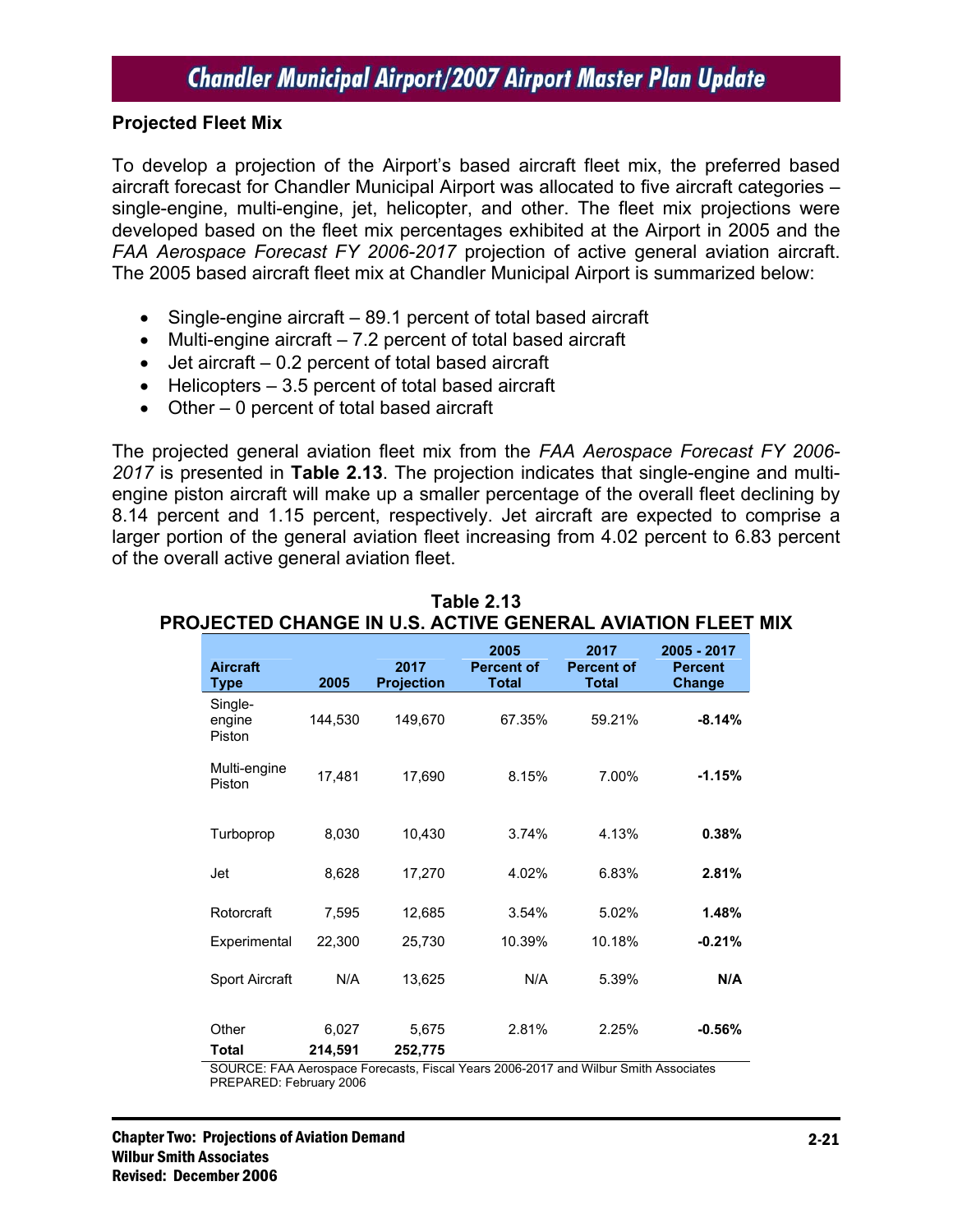Based on the FAA projections presented above, projected regional aviation trends, and recent changes at the Chandler Municipal Airport, small business jet aircraft are expected to make up a larger percentage of the total based aircraft. With the introduction of VLJs and the many large corporations based in the Chandler area, this trend is expected to increase the number of based small business jets at the Airport. The preferred based aircraft fleet mix projections are presented in **Table 2.14**.

|                  | FREFERED DASED AIRURAFT FLEET MIA FRUJEUTIUN |                                          |                   |                  |            |                   |                    |
|------------------|----------------------------------------------|------------------------------------------|-------------------|------------------|------------|-------------------|--------------------|
|                  | Year                                         | Total<br><b>Based</b><br><b>Aircraft</b> | Single-<br>engine | Multi-<br>engine | <b>Jet</b> | <b>Helicopter</b> | Other <sup>1</sup> |
| <b>Historic</b>  | 2005                                         | 457                                      | 407               | 33               |            | 16                | 0                  |
| <b>Projected</b> | 2010                                         | 515                                      | 453               | 37               | 3          | 18                | 4                  |
|                  | 2015                                         | 581                                      | 506               | 42               | 6          | 20                |                    |
|                  | 2020                                         | 656                                      | 565               | 47               | 10         | 23                | 11                 |
|                  | 2025                                         | 740                                      | 630               | 53               | 15         | 26                | 16                 |
| 2005 - 2025 CAGR |                                              | 2.44%                                    | 2.21%             | 2.44%            | 14.50%     | 2.44%             | N/A                |

| Table 2.14                                   |
|----------------------------------------------|
| PREFERED BASED AIRCRAFT FLEET MIX PROJECTION |

CAGR: Compound Annual Growth Rate

SOURCE: Airport Records and Wilbur Smith Associates

PREPARED: March 2006

 $1$  Includes aircraft in the Sport Aviation Category

#### **Aircraft Operations Projections**

Many different factors impact the number of aircraft operations at an airport, including but not limited to, total based aircraft, area demographics, activity and policies at neighboring airports, and national aviation trends. These factors are considered in the following methodologies used to develop projections of future aircraft operations at Chandler Municipal Airport.

Projections of future operations at Chandler Municipal Airport are discussed in the following sections:

- Operations Per Based Aircraft Methodology
- Market Share Methodology
- Population Growth Methodology
- Comparison of Aircraft Operations Projections
- Preferred Aircraft Operations Projection
- Projected Local/Itinerant Split
- Projected Fleet Mix

The result of each projection methodology is compared and a preferred projection methodology is selected. Following the selection of the preferred operations projection for the Airport, the local/itinerant split at the Airport is also identified. Due to the low level of military activity at the Airport (typically less than 100, and more recently a five-year average of 50, military operations have not been separated for this analysis. The preferred aircraft operations projection for Chandler Municipal Airport will be used to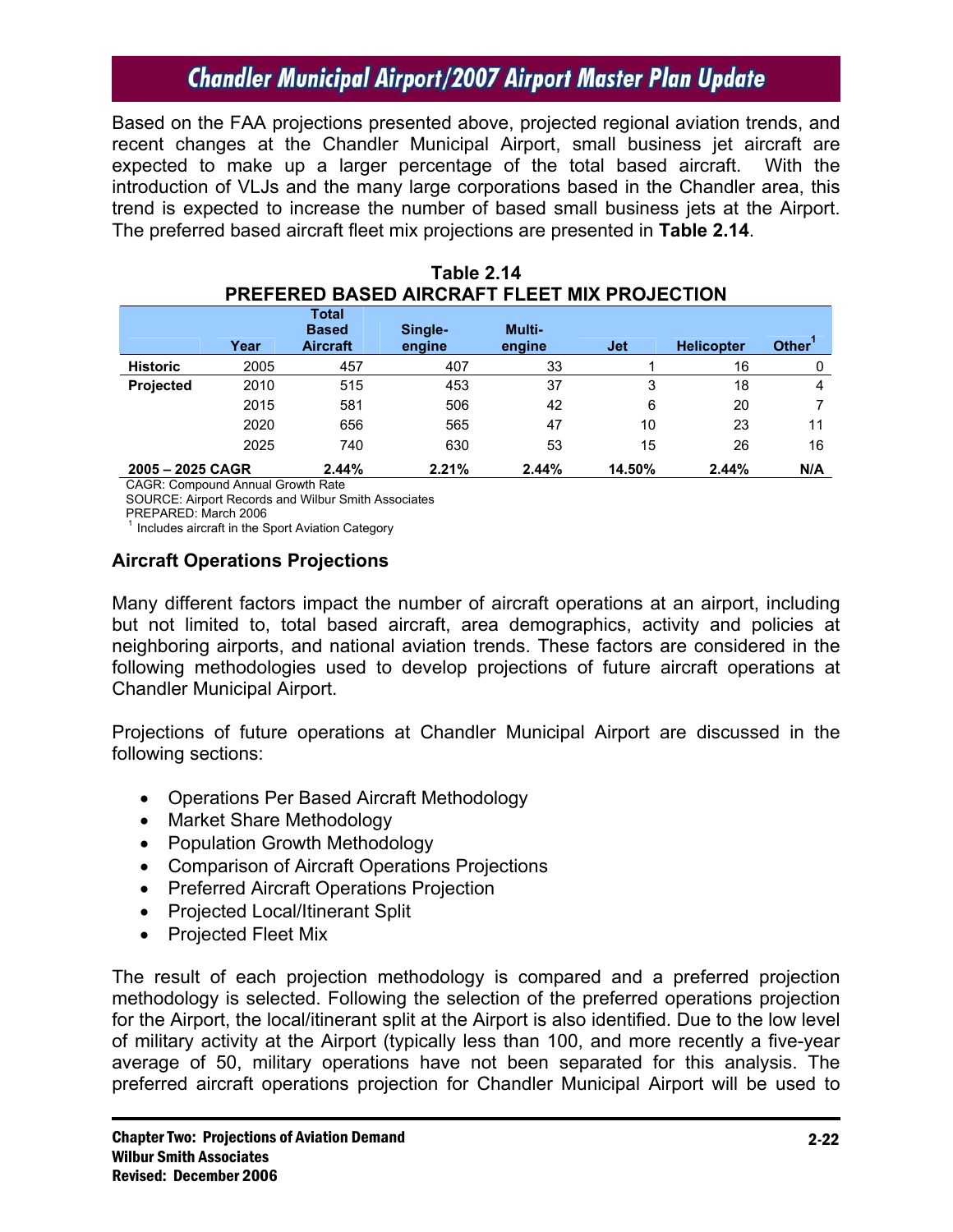conduct a demand/capacity analysis in which the adequacy of existing airfield facilities will be evaluated to determine if capacity enhancing projects may be required to support future levels of aircraft operations at the Airport.

#### **Operations Per Based Aircraft Methodology**

The operations per based aircraft (OPBA) methodology is recognized by the FAA as an accepted means for relating the total number of aircraft operations to a known variable, in this case, based aircraft. OPBA is calculated by dividing the number of total general aviation operations that occur at an airport by the number of aircraft based at the airport. Total operations at Chandler Municipal Airport are projected by applying the Airport's OPBA ratio to the preferred projection of based aircraft. The OBPA ratio for this analysis was determined by averaging the historic OPBA ratios from 1998 through 2005. The details of this calculation are presented in **Table 2.15**. The results of this projection methodology are presented in **Table 2.16**.

| Table 2.15<br><b>AVERAGE OPBA</b> |                                 |                                      |             |  |  |
|-----------------------------------|---------------------------------|--------------------------------------|-------------|--|--|
| Year                              | <b>Based</b><br><b>Aircraft</b> | <b>Aircraft</b><br><b>Operations</b> | <b>OPBA</b> |  |  |
| 1998                              | 354                             | 196,511                              | 555         |  |  |
| 1999                              | 350                             | 221,018                              | 631         |  |  |
| 2000                              | 392                             | 249.811                              | 637         |  |  |
| 2001                              | 388                             | 232.449                              | 599         |  |  |
| 2002                              | 411                             | 230.538                              | 561         |  |  |
| 2003                              | 433                             | 219,671                              | 507         |  |  |
| 2004                              | 445                             | 233,079                              | 524         |  |  |
| 2005                              | 457                             | 235.111                              | 514         |  |  |
|                                   |                                 |                                      |             |  |  |

**Table 2.15** 

**Average Operation Per Based Aircraft 566** 

SOURCE: FAA Air Traffic Activity System, February 2006 Airport Records and Wilbur Smith Associates PREPARED: March 2006

#### **Table 2.16 AIRCRAFT OPERATIONS PROJECTION OPBA METHODOLOGY**

|                  | Year | <b>Based Aircraft</b> | <b>OPBA</b> | <b>Aircraft Operations<sup>1</sup></b> |
|------------------|------|-----------------------|-------------|----------------------------------------|
| <b>Historic</b>  | 2005 | 457                   |             | 235,111                                |
| <b>Projected</b> | 2010 | 515                   | 500         | 257,500                                |
|                  | 2015 | 581                   | 485         | 281,800                                |
|                  | 2020 | 656                   | 470         | 308,300                                |
|                  | 2025 | 740                   | 460         | 340,400                                |

SOURCE: Airport Records and Wilbur Smith Associates

PREPARED: March 2006

 $1$  All aircraft operations forecasts have been rounded to the nearest hundred.

With a declining OPBA over the 1998 through 2005 period, a similar decline was projected to occur as the rate of based aircraft increases at the Airport. The Airport's OPBA was projected to decline at half of the rate that has been experienced over the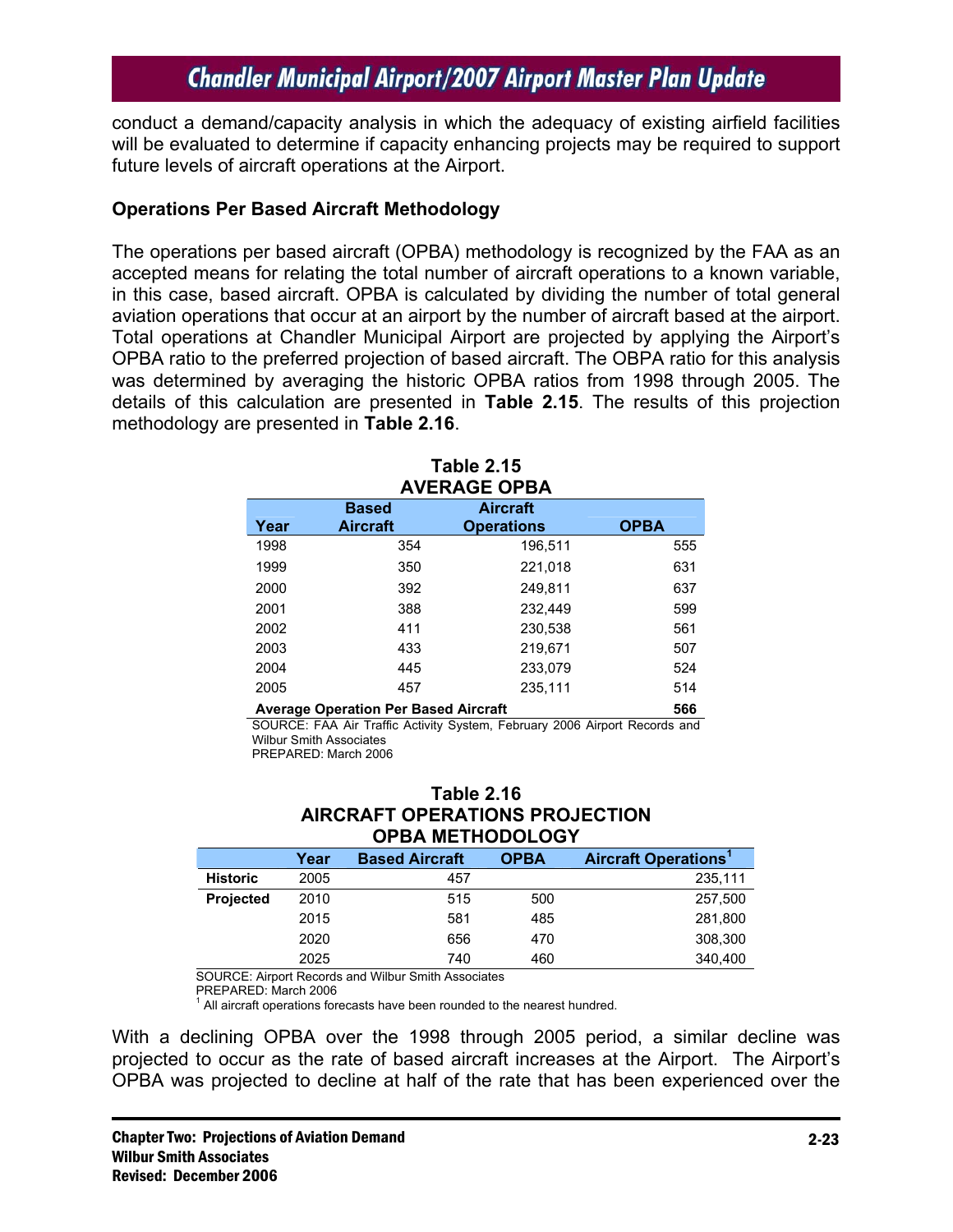period due to the FAA's projection of a significant increase in the number of hours flown. The OPBAs were multiplied by the preferred based aircraft projection to obtain the projection of aircraft operations. Using this methodology, aircraft operations grow at an average annual rate of 1.87 percent increasing from 235,111 in 2005 to 340,400 in 2025.

#### **Market Share of FAA Hours Flown Methodology**

This aircraft operations projection methodology was based on the FAA's forecast of active general aviation and air taxi hours flown. The FAA Aerospace Forecasts, FY 2006-2017 estimates general aviation hours flown will grow at an average annual rate of 3.15 percent between 2005 and 2017. To identify general aviation hours flown through 2025, the 2017 value forecast by the FAA was grown at an annual rate of 3.15 percent. It was assumed that Chandler Municipal Airport would maintain its ratio of operations to the number of hours flown nationally by general aviation and air taxi aircraft. In 2005, that ratio was approximately 0.83 percent. The average ratio between 2000 and 2005 was 0.84 percent. Operations at Chandler Municipal Airport are projected by maintaining the average ratio of national hours flown and operations at Chandler Municipal Airport throughout the forecast period. Detailed results of this methodology are shown in **Table 2.17**.

| <b>MARKET SHARE OF FAA HOURS FLOWN METHODOLOGY</b> |      |                                                                                              |                                                                            |                                                                                                             |
|----------------------------------------------------|------|----------------------------------------------------------------------------------------------|----------------------------------------------------------------------------|-------------------------------------------------------------------------------------------------------------|
|                                                    | Year | <b>FAA Active</b><br>General<br><b>Aviation and</b><br><b>Air Taxi Hours</b><br><b>Flown</b> | <b>Chandler</b><br><b>Municipal</b><br><b>Airport</b><br><b>Operations</b> | <b>CHD's Share of</b><br><b>FAA Active</b><br><b>General Aviation</b><br>and Air Taxi<br><b>Hours Flown</b> |
| <b>Historic</b>                                    | 2000 | 30,219,000                                                                                   | 249,811                                                                    | 0.83%                                                                                                       |
|                                                    | 2001 | 27,016,000                                                                                   | 232,449                                                                    | 0.86%                                                                                                       |
|                                                    | 2002 | 27,039,000                                                                                   | 230,538                                                                    | 0.85%                                                                                                       |
|                                                    | 2003 | 27,483,000                                                                                   | 219,671                                                                    | 0.80%                                                                                                       |
|                                                    | 2004 | 27,255,000                                                                                   | 233,079                                                                    | 0.86%                                                                                                       |
|                                                    | 2005 | 28,293,000                                                                                   | 235,111                                                                    | 0.83%                                                                                                       |
| Average                                            |      |                                                                                              |                                                                            | 0.84%                                                                                                       |
| <b>Projected</b>                                   | 2010 | 33,315,000                                                                                   | 279,800                                                                    | 0.84%                                                                                                       |
|                                                    | 2015 | 38,977,000                                                                                   | 327,400                                                                    | 0.84%                                                                                                       |
|                                                    | 2020 | 45,057,000                                                                                   | 378,500                                                                    | 0.84%                                                                                                       |
|                                                    | 2025 | 52,614,000                                                                                   | 442,000                                                                    | 0.84%                                                                                                       |

# **Table 2.17 PROJECTED AIRCRAFT OPERATIONS**

 SOURCE: FAA Air Traffic Activity System, February 2006, FAA Aerospace Forecasts, FY 2006-2017 and Wilbur Smith Associates

PREPARED: March 2006

This methodology projects total operations at Chandler Municipal Airport to grow at a compound average annual rate of 3.21 percent increasing from 235,111 in 2005 to 442,000 in 2025.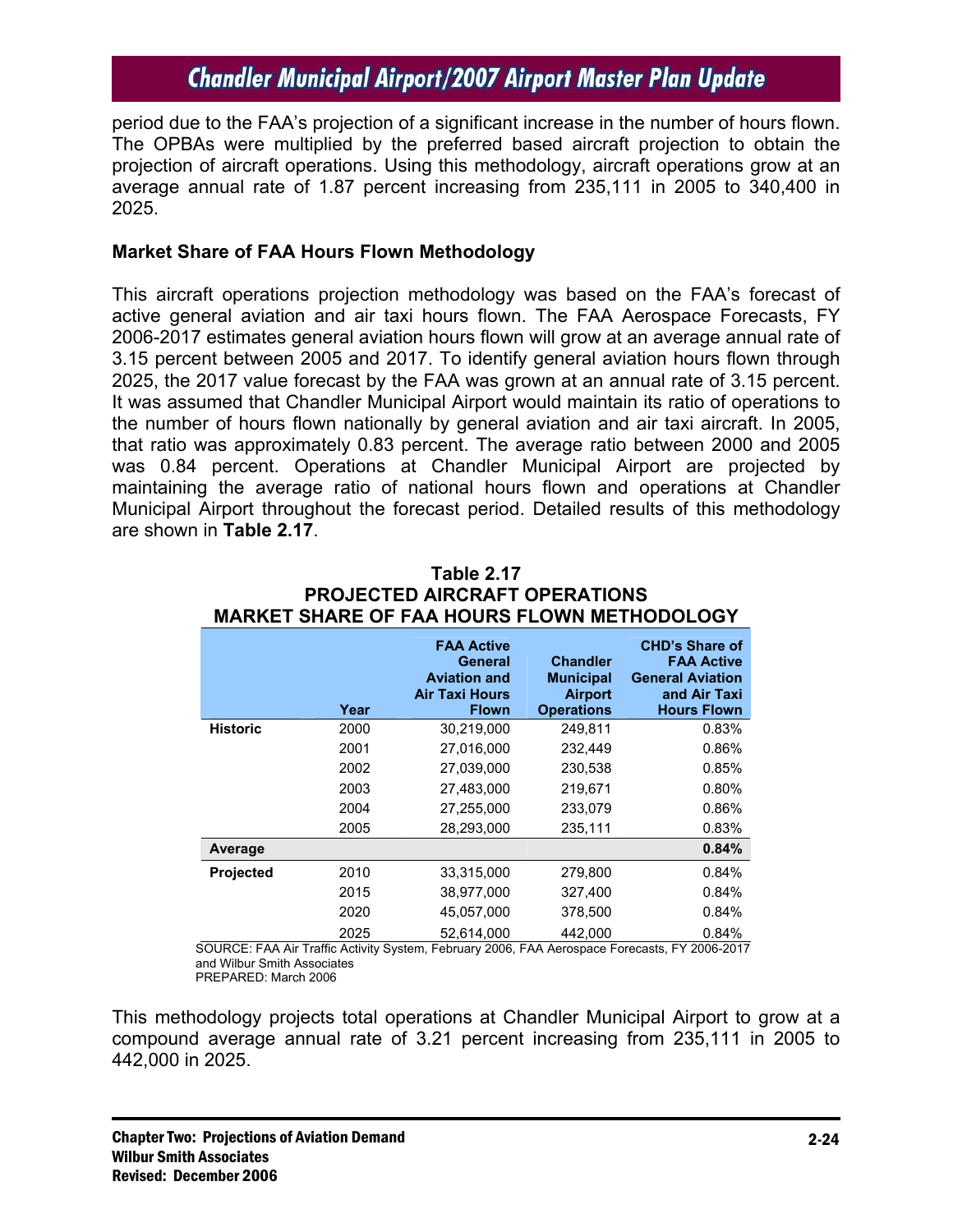#### **Population Growth Methodology**

This methodology assumes that operations at Chandler Municipal Airport will grow at the same rate projected for the population of the City of Chandler. An aircraft operations projection was developed for Chandler Municipal Airport based on long range population projections prepared by City of Chandler Long Range Planning Division. This projection indicates the population of the City of Chandler will grow at an average annual rate of 1.29 percent from 2004 through 2025. The results of the population methodology are summarized in **Table 2.18**.

#### **Table 2.18 AIRCRAFT OPERATIONS PROJECTION POPULATION GROWTH METHODOLOGY**

|                                         | Year | <b>Total Aircraft Operations</b> |
|-----------------------------------------|------|----------------------------------|
| <b>Historic</b>                         | 2005 | 235,111                          |
| <b>Projected Population Growth Rate</b> |      |                                  |
| 2004-2025                               |      | 1.29%                            |
| <b>Projected</b>                        | 2010 | 250,700                          |
|                                         | 2015 | 267,200                          |
|                                         | 2020 | 284.900                          |
|                                         | 2025 | 303.800                          |

SOURCE: City and Chandler Long Range Planning Division April 2005, FAA Air Traffic Activity System, February 2006 and Wilbur Smith Associates PREPARED: March 2006

The results of this methodology indicate that as the population of the City of Chandler grows during the forecast period, total aircraft operations at Chandler Municipal Airport will increase at the same rate reaching a total of 303,800 operations in 2025, representing a CAGR of 1.29 percent.

### **Comparison of Aircraft Operations Projections**

**Table 2.19** presents the results of the different aircraft operations projection scenarios examined in this analysis, as well as summarizes and compares with forecasts for Chandler Municipal Airport from the FAA TAF and the MAG Regional Aviation System Plan (RASP) Update. The compound average annual growth rates from the methodologies ranges from 1.29 percent based on the City of Chandler's projected population growth to 3.21 percent based on the FAA's projection of hours flown.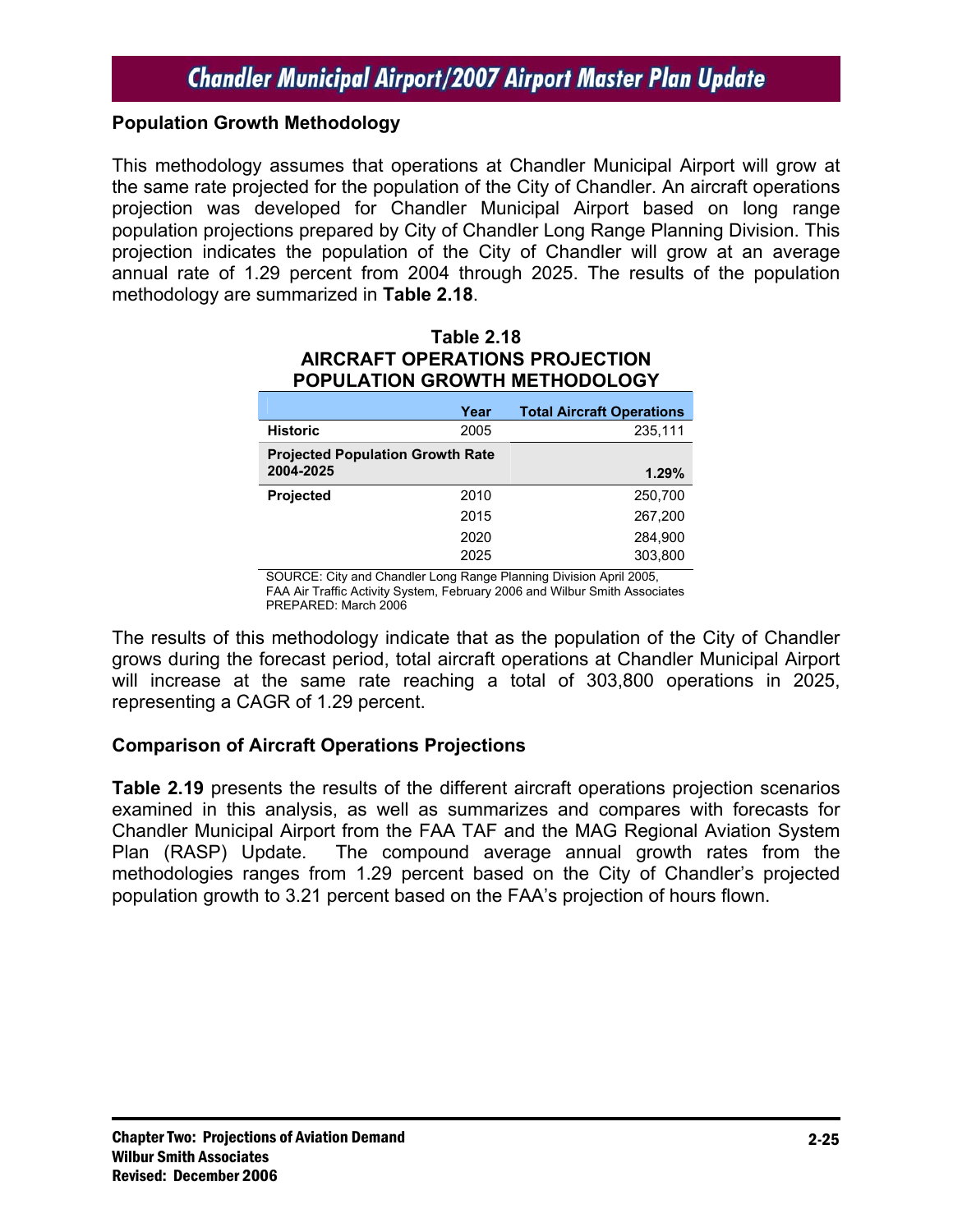|                  | Year | <b>OPBA</b> | Share of<br><b>FAA</b><br><b>Hours</b><br><b>Flown</b><br><b>Forecast</b> | <b>Population</b><br><b>Growth</b> | <b>FAA TAF</b> | <b>MAG</b><br><b>RASP</b> | 1998<br><b>Master</b><br><b>Plan</b><br><b>Forecast</b> | <b>Preferred</b><br><b>Projection</b> |
|------------------|------|-------------|---------------------------------------------------------------------------|------------------------------------|----------------|---------------------------|---------------------------------------------------------|---------------------------------------|
| <b>Historic</b>  | 2005 | 235,111     | 235,111                                                                   | 235,111                            | 227.150        | 249,811                   | 205,000                                                 | 235,111                               |
| <b>Projected</b> | 2010 | 257,500     | 279.800                                                                   | 250.700                            | 263.183        | 343,700                   | 250,000                                                 | 268,600                               |
|                  | 2015 | 281,800     | 327,400                                                                   | 267,200                            | 302,364        | 400.600                   | 275,000                                                 | 306,900                               |
|                  | 2020 | 308,300     | 378,500                                                                   | 284,900                            | 342.026        | 457,600                   | 300,000                                                 | 350,600                               |
|                  | 2025 | 340.400     | 442.000                                                                   | 303.800                            | 387,126        | 514.400                   | 325,000                                                 | 400.600                               |
| CAGR 2005-2025   |      | 1.87%       | 3.21%                                                                     | 1.29%                              | 2.70%          | 2.93%                     | 2.33%                                                   | 2.70%                                 |

**Table 2.19 COMPARISON OF AIRCRAFT OPERATIONS PROJECTIONS** 

CAGR: Compound Annual Growth Rate

SOURCE: Airport Records, FAA Air Traffic Activity System, February 2006 and Wilbur Smith Associates PREPARED: March 2006

The results of these aircraft operations projections are depicted in **Exhibit 2.3**.

Similar to the projections developed by the FAA in the TAF for based aircraft, the FAA's projections for aircraft operations were not developed based on up-to-date aircraft operations information as provided by the air traffic control tower. The FAA TAF forecasts aircraft operations at Chandler Municipal Airport to grow at an average annual rate of 2.70 percent between 2005 and 2025. As previously noted, the area surrounding Chandler is projected to experience continued robust growth. This coupled with forecast national trends of increased utilization of general aviation aircraft for business purposes point to continued strong growth in aircraft operations at Chandler Municipal Airport.

To develop the preferred operations projection, the FAA's TAF growth rate of 2.44 percent was applied to the actual 2005 annual operations. This approach yields a 20 year projection of 400,600 annual operations. These results are consistent with historical growth patterns at the Airport, growth projected as part of a regional analysis, and the FAA's projected rate of growth for Chandler Municipal Airport.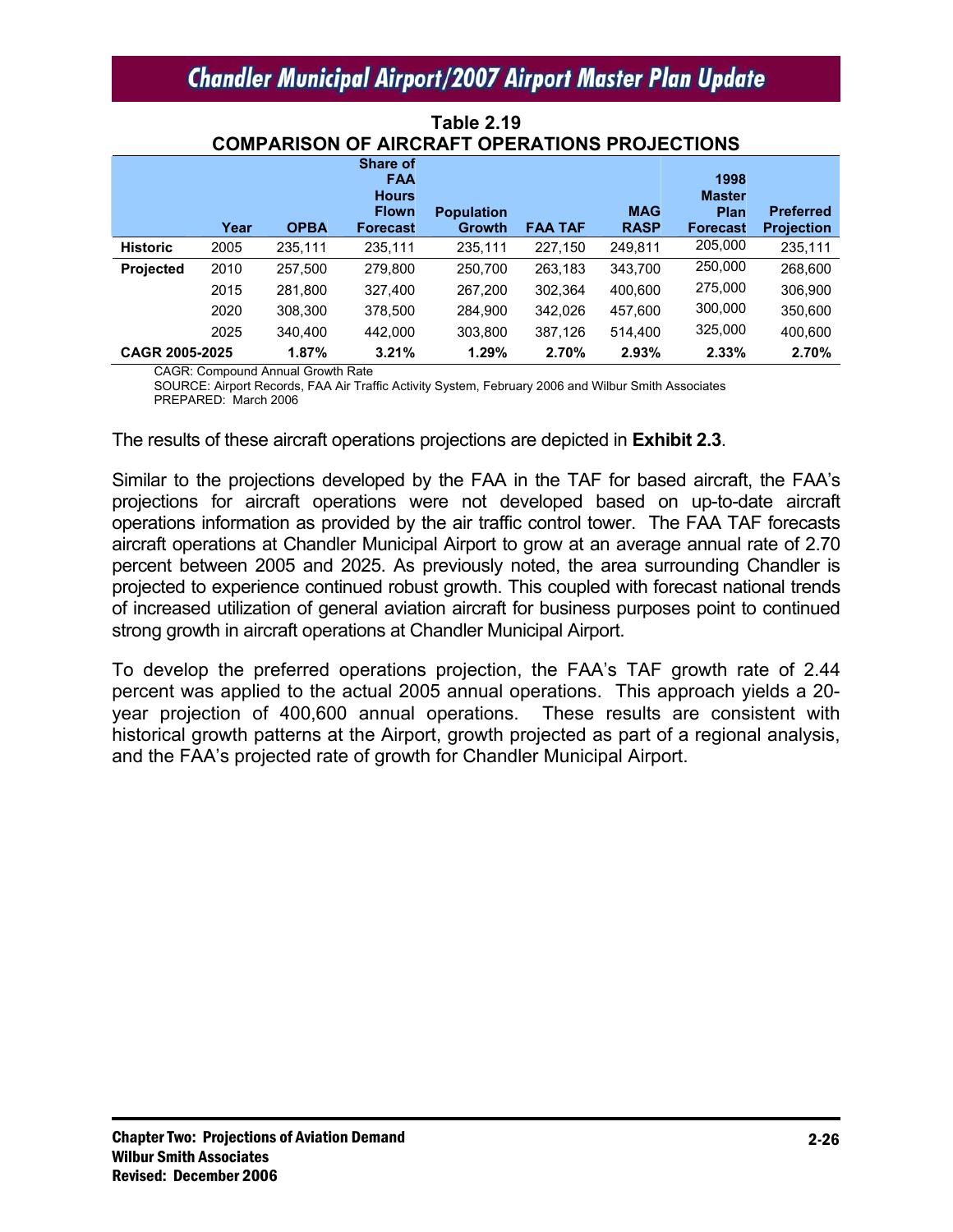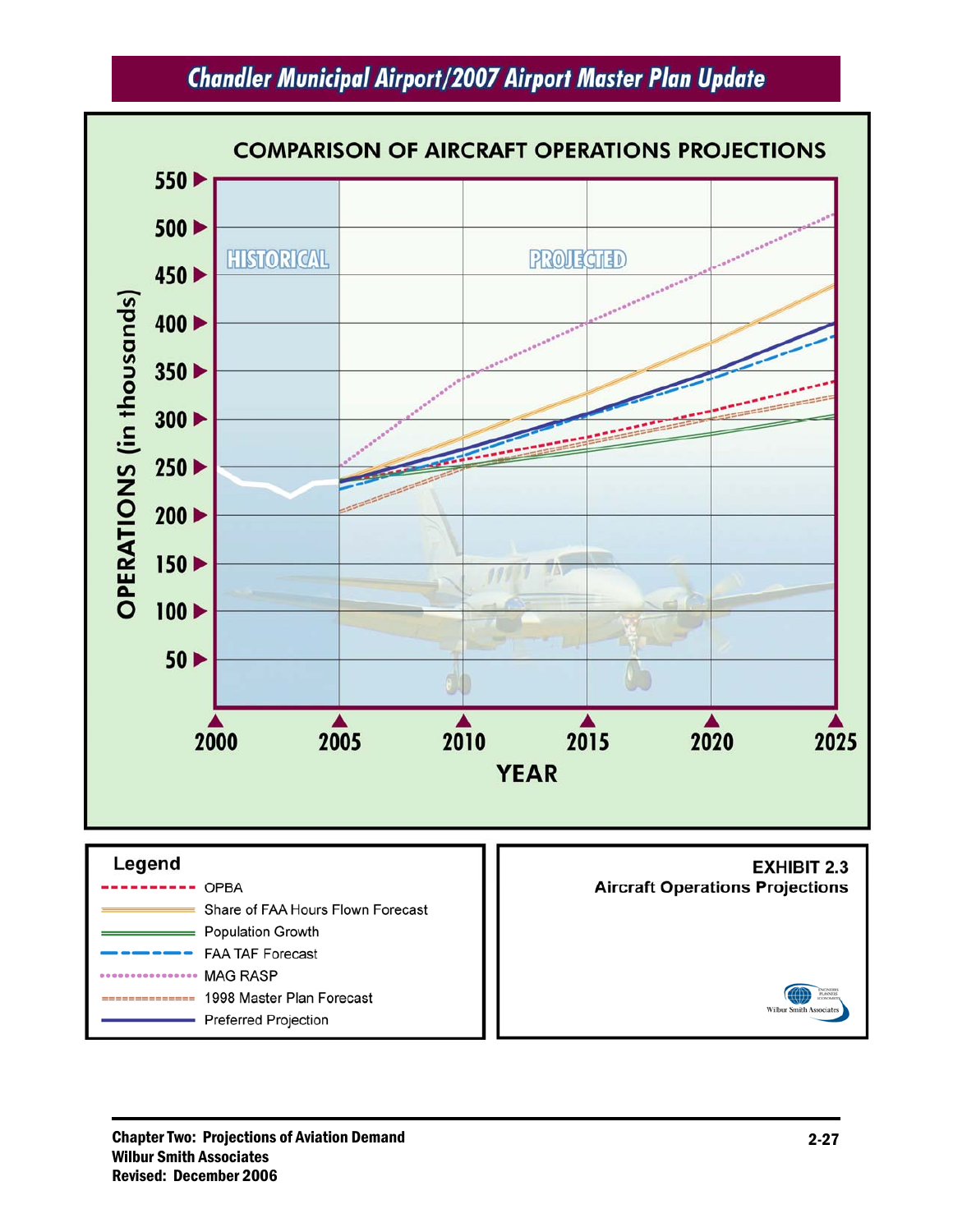### **Projected Local/Itinerant Split**

An important consideration when examining historic and projected Airport operations is whether they are local or itinerant. Local operations are those operations conducted by aircraft remaining in the Airport's traffic pattern. It should be noted that almost all local operations are training-related, whether it is primary flight training or proficiency training that is occurring. Itinerant operations are those conducted by aircraft coming from outside the traffic pattern. Changes in the local/itinerant operations split at an airport are an indicator of changes in the nature of activity occurring at the facility. **Table 2.20** shows the percentage split between itinerant and local traffic at Chandler Municipal Airport from 1996 to 2005, as well as the overall average for all years.

|         | 11191 91119 LOOF<br>шинти             |                            |                                   |                                    |                         |  |
|---------|---------------------------------------|----------------------------|-----------------------------------|------------------------------------|-------------------------|--|
| Year    | <b>Itinerant</b><br><b>Operations</b> | Local<br><b>Operations</b> | <b>Total</b><br><b>Operations</b> | <b>Itinerant</b><br><b>Percent</b> | Local<br><b>Percent</b> |  |
| 1996    | 60,981                                | 95,231                     | 156,212                           | 39.04%                             | 60.96%                  |  |
| 1997    | 68,496                                | 115,643                    | 184,139                           | 37.20%                             | 62.80%                  |  |
| 1998    | 68,379                                | 128,132                    | 196,511                           | 34.80%                             | 65.20%                  |  |
| 1999    | 72.950                                | 148.068                    | 221,018                           | 33.01%                             | 66.99%                  |  |
| 2000    | 77.509                                | 172,302                    | 249.811                           | 31.03%                             | 68.97%                  |  |
| 2001    | 66.932                                | 165.517                    | 232.449                           | 28.79%                             | 71.21%                  |  |
| 2002    | 69.142                                | 161.396                    | 230.538                           | 29.99%                             | 70.01%                  |  |
| 2003    | 66.729                                | 152.942                    | 219.671                           | 30.38%                             | 69.62%                  |  |
| 2004    | 64.197                                | 168,882                    | 233,079                           | 27.54%                             | 72.46%                  |  |
| 2005    | 65.606                                | 169.505                    | 235,111                           | 27.90%                             | 72.10%                  |  |
| Average | 53,383                                | 159,716                    | 213.098                           | 31.97%                             | 68.03%                  |  |

**Table 2.20 HISTORIC LOCAL AND ITINERANT OPERATIONS** 

SOURCE: FAA Air Traffic Activity System, February 2006 PREPARED: March 2006

Since 1996 the percentage of local flights has fluctuated from a high of 72.46 percent to a low of 60.96 percent, and overall has grown significantly each year, reflecting an increase in flight training and proficiency flights at the Airport. Local operations have increased from 60.96 percent in 1996 to 72.10 percent in 2005.

For the projection of itinerant and local traffic, it was assumed that the current ratio recorded for 2005 would continue throughout the planning period. This was based on the fact that the average is relatively close to the current split between local and itinerant operations, and that training a proficiency flights are forecast to remain a large component of the overall operations at the Chandler Municipal Airport. The results of these projections are shown in **Table 2.21**.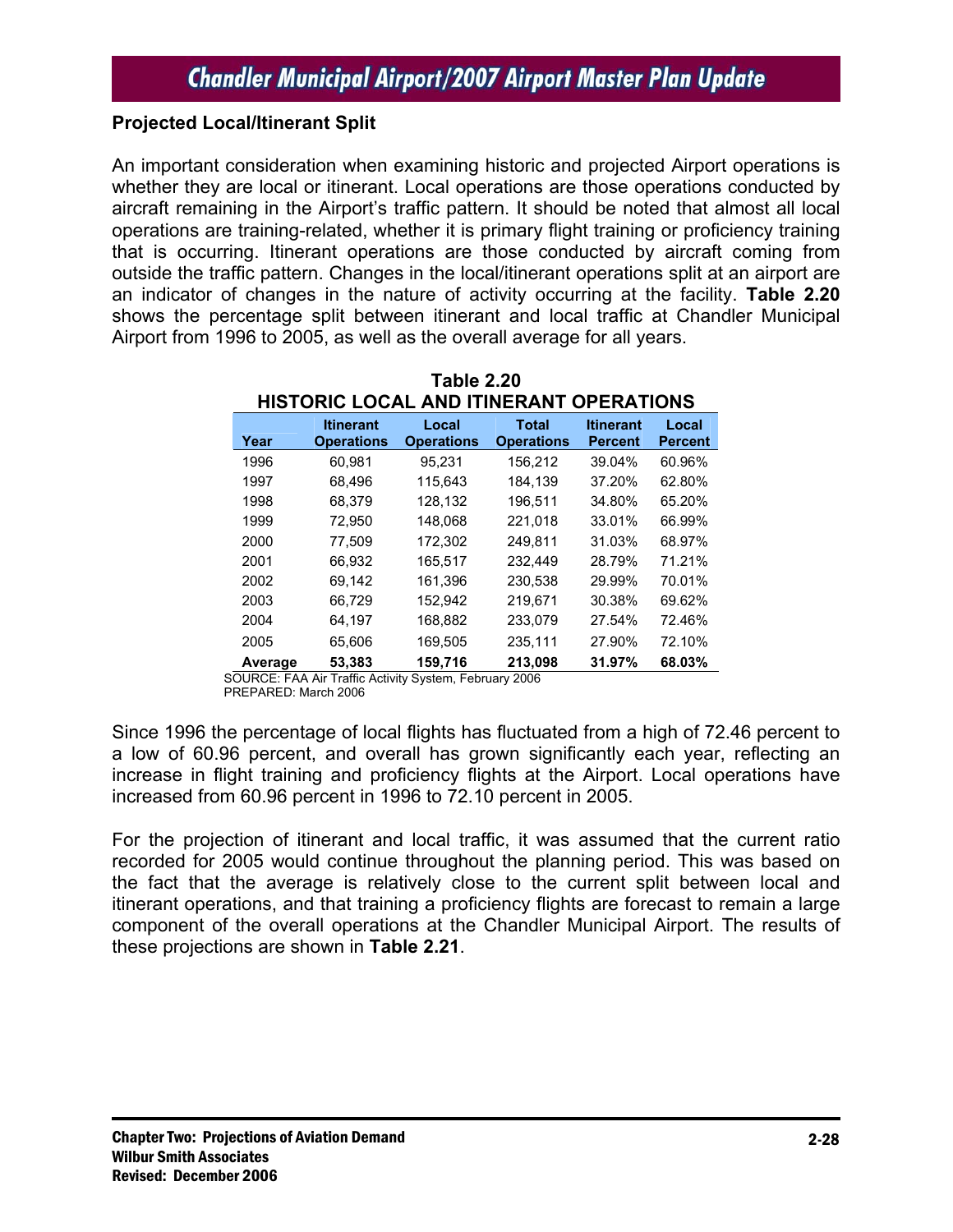|                 |      | LOCAL AND ITINERANT OPERATION PROJECTIONS |                            |                                   |                                    |                         |
|-----------------|------|-------------------------------------------|----------------------------|-----------------------------------|------------------------------------|-------------------------|
|                 | Year | <b>Itinerant</b><br><b>Operations</b>     | Local<br><b>Operations</b> | <b>Total</b><br><b>Operations</b> | <b>Itinerant</b><br><b>Percent</b> | Local<br><b>Percent</b> |
| <b>Historic</b> | 2005 | 65,606                                    | 169.505                    | 235.111                           | 27.90%                             | 72.10%                  |
| Projected       | 2010 | 74.939                                    | 193.661                    | 268,600                           | 27.90%                             | 72.10%                  |
|                 | 2015 | 85.625                                    | 221.275                    | 306,900                           | 27.90%                             | 72.10%                  |
|                 | 2020 | 97.817                                    | 252.783                    | 350,600                           | 27.90%                             | 72.10%                  |
|                 | 2025 | 111.767                                   | 288,833                    | 400,600                           | 27.90%                             | 72.10%                  |

#### **Table 2.21 LOCAL AND ITINERANT OPERATION PROJECTIONS**

 SOURCE: FAA Air Traffic Activity System, February 2006 and Wilbur Smith Associates PREPARED: February 2006

### **CRITICAL AIRCRAFT**

The development of airport facilities is impacted by both the demand for those facilities, typically represented by total based aircraft and operations at an airport, as well as the type of aircraft that are expected make use of those facilities. In general, airport infrastructure components are designed to accommodate the most demanding aircraft, referred to as the critical aircraft, which will utilize the infrastructure on a regular basis. The factors used to determine an airport's critical aircraft are the approach speed and wing span of the most demanding class of aircraft that is anticipated to perform at least 500 annual operations at the airport during the planning period.

The FAA groups aircraft into Aircraft Categories and Airplane Design Groups based on their approach speed and wingspan, respectively. The criteria for these categories are presented in **Table 2.22**.

| <b>AIRCRAFT CATEGORIES AND DESIGN GROUPS</b> |                       |                |  |
|----------------------------------------------|-----------------------|----------------|--|
| <b>Aircraft</b><br><b>Category</b>           | <b>Approach Speed</b> | <b>Example</b> |  |
| A                                            | < 91 knots            | Cessna 172     |  |
| В                                            | 91 to $<$ 121 knots   | King Air 200   |  |
| C                                            | 121 to $<$ 141 knots  | <b>B737</b>    |  |
| D                                            | 141 to $<$ 166 knots  | B767           |  |
| E                                            | 166 knots or more     | <b>SR-71</b>   |  |
| <b>Airplane</b><br><b>Design Group</b>       | Wingspan              | <b>Example</b> |  |
|                                              | $<$ 49 feet           | Cessna 172     |  |
| Ш                                            | 49 to $<$ 79 feet     | King Air 200   |  |
| Ш                                            | 79 to < 118 feet      | B737           |  |
| IV                                           | 118 to $<$ 171 feet   | B767           |  |
| V                                            | 171 to < 197 feet     | B747           |  |
| VI<br>$\sim$                                 | 197 to < 262 feet     | A380           |  |

| Table 2.22                   |  |
|------------------------------|--|
| CATECODIES AND DESIGN COOLIE |  |

SOURCE: FAA

PREPARED: March 2006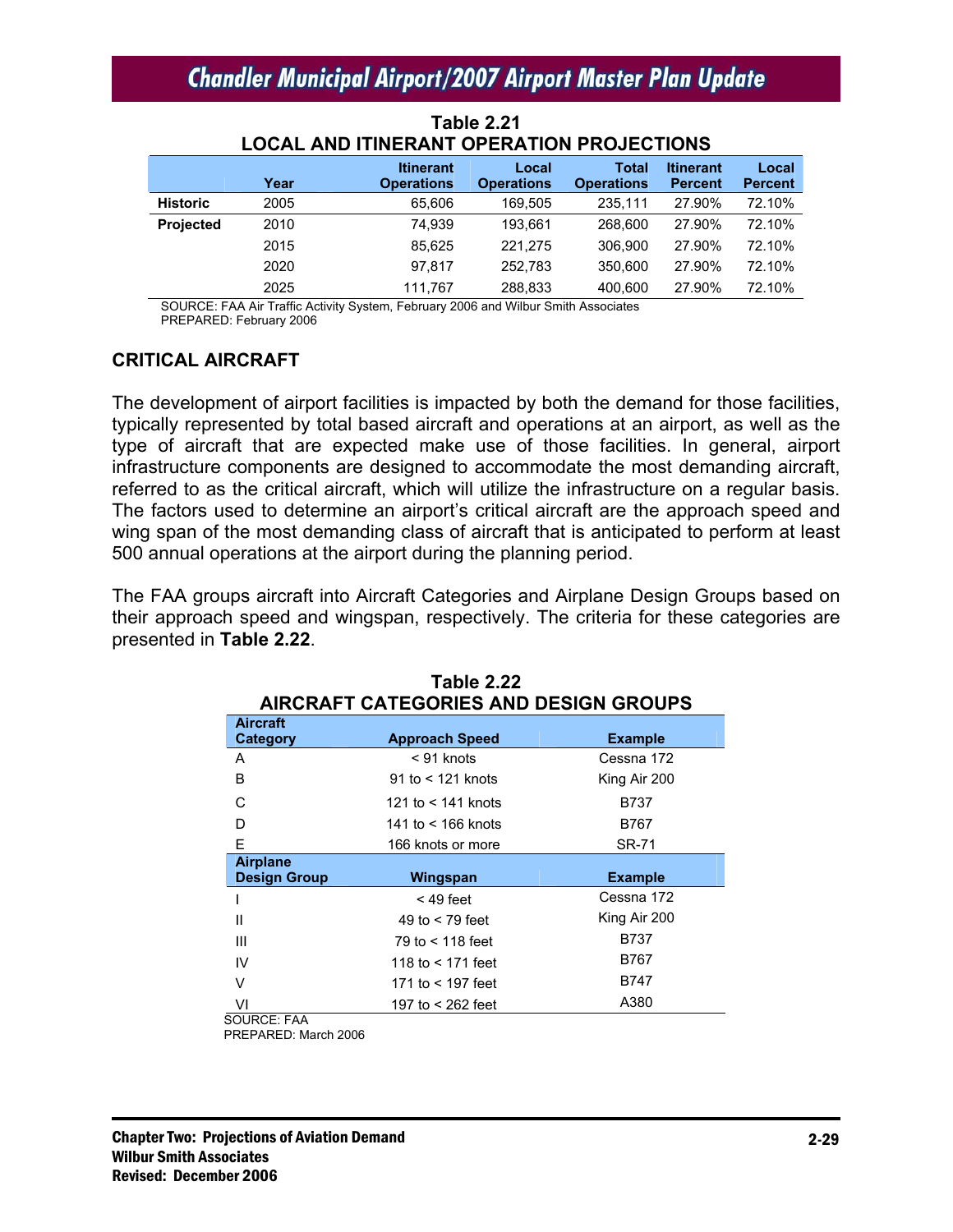Specific aircraft within these aircraft categories and airplane design groups are depicted in **Exhibit 2.4**.

After identifying an airport's critical aircraft, it is then possible to determine the facility's Airport Reference Code (ARC). The ARC is a coding system that relates airport design criteria to the operational and physical characteristics of the airplanes that are intended to operate at an airport. An airport's ARC is a composite designation based on the Aircraft Category and Airplane Design Group of that airport's critical aircraft.

For Chandler Municipal Airport, the most recent airport layout plan (ALP) completed in May 2000 lists the existing critical aircraft to be the Beech King Air. The most demanding aircraft in this series is the King Air 350, which has an approach speed of 109 knots and a wing span of 57.9 feet. These measurements produce an ARC of B-II.

Based on available operating data at the Airport and through discussions with Airport operators and personnel, larger aircraft are operating at the Airport on a more frequent basis, especially during the winter season. These aircraft include Learjets (24, 25A, and 45), Gulfstream IVs, and Canadair CL-600s. These aircraft have approach speeds that equate to the C and D category and airplane design groups II and III. It is highly likely that as business in and around Chandler continue to grow that the Airport will experience more operations from larger and faster aircraft. The critical aircraft selected for purposes of the Master Plan for Chandler Municipal Airport is the Cessna Citation X, which falls in the C-II category. It should be noted, however, that larger aircraft such as the Gulfstream IV (ARC D-II) could utilize the Airport on a regular basis, defined by the FAA as 500 annual operations. Analysis of the facility differences between C-II and D-II will be conducted in a subsequent chapter.

### **PEAKING ANALYSIS**

Another primary consideration for facility planning at airports relates to the peak hour, also referred to as design level, activity. This operational characteristic is important to understand because some facilities should be sized to accommodate the peaks in activity, for example, the aircraft apron or terminal areas. Standard airport planning practices use the peak hour of the average day of the peak month (ADPM) as the peak level to plan for instead of the absolute peak level that occurs throughout the entire year.

Historical operations data available from the FAA Air Traffic Activity Systems (ATADS) database was used to identify the peak month of activity at Chandler Municipal Airport. Based on monthly data for federal fiscal years 1996 to 2005, the peak month averages 9.7 percent of the annual operations. The actual month with the peak has included both March and May, both of which have 31 days in them. Therefore, to determine the average or design day of the peak month (ADPM) the peak month value was divided by 31. In addition to average day, a busy day calculation was conducted. The busy day occurs during a typical week in the peak month. Through discussions with air traffic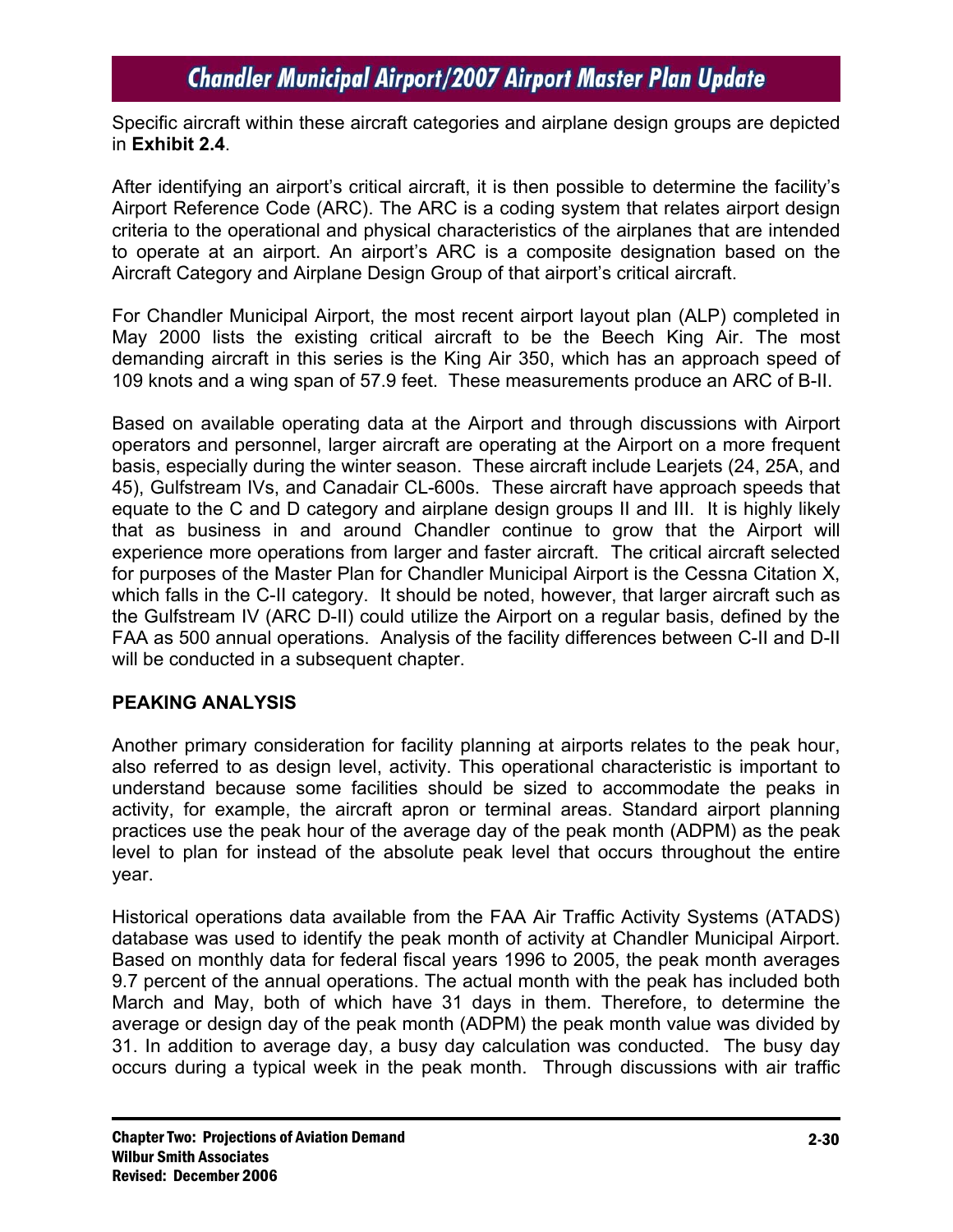control tower staff and review of daily operations during typical months, it was determined that the busy day typically represented approximately 33 percent higher operations than the average day. This rate of increase for the busy day was assumed to continue throughout the planning period. The peak or design hour was assumed to equal 15 percent of the ADPM based upon observation and consultant experience at airports with similar activity levels and roles. **Table 2.23** presents the results of this peaking analysis.

| PEAK ACTIVITY FORECAST |      |                                    |                      |                |                    |              |  |  |
|------------------------|------|------------------------------------|----------------------|----------------|--------------------|--------------|--|--|
|                        | Year | <b>Annual</b><br><b>Operations</b> | Peak<br><b>Month</b> | Average<br>Day | <b>Busy</b><br>Day | Peak<br>Hour |  |  |
| <b>Historic</b>        | 2005 | 235,111                            | 20.730               | 669            | 891                | 100          |  |  |
| <b>Projected</b>       | 2010 | 268.600                            | 26,054               | 840            | 1,120              | 126          |  |  |
|                        | 2015 | 306.900                            | 29.769               | 960            | 1,280              | 144          |  |  |
|                        | 2020 | 350.600                            | 34.008               | 1.097          | 1.460              | 165          |  |  |
|                        | 2025 | 400,600                            | 38,858               | 1,253          | 1,660              | 188          |  |  |

# **Table 2.23**

SOURCE: 1995 – 2005 FAA Air Traffic Activity System and Wilbur Smith Associates PREPARED: March 2006

#### **INSTRUMENT APPROACH FORECASTS**

Forecasts of annual instrument approaches are used by the FAA in evaluating an airport's requirements for navigational aid facilities. The FAA defines an instrument approach as an approach to an airport with the intent to land by an aircraft in accordance with an instrument flight rule (IFR) flight plan, when visibility is less than three miles and/or when the ceiling is at or below the minimum initial approach altitude.

Historical data on instrument approaches at Chandler Municipal Airport were gathered from the FAA ATADS database from 1996 through 2005 (calendar year). **Table 2.24** presents this historical data as well as the projection of annual instrument operations through 2025. To project future annual instrument operations, the ratio of instrument operations to total operations was considered. Since 1996, this ratio has increased from 0.25 percent to 0.75 percent, a compound annual growth rate of 4.41 percent. To project future instrument operations, a similar increase was anticipated over the 20-year planning period, increasing the percentage of total operations that are instrument approaches from 0.75 percent in 2005 to 1.00 percent in 2025.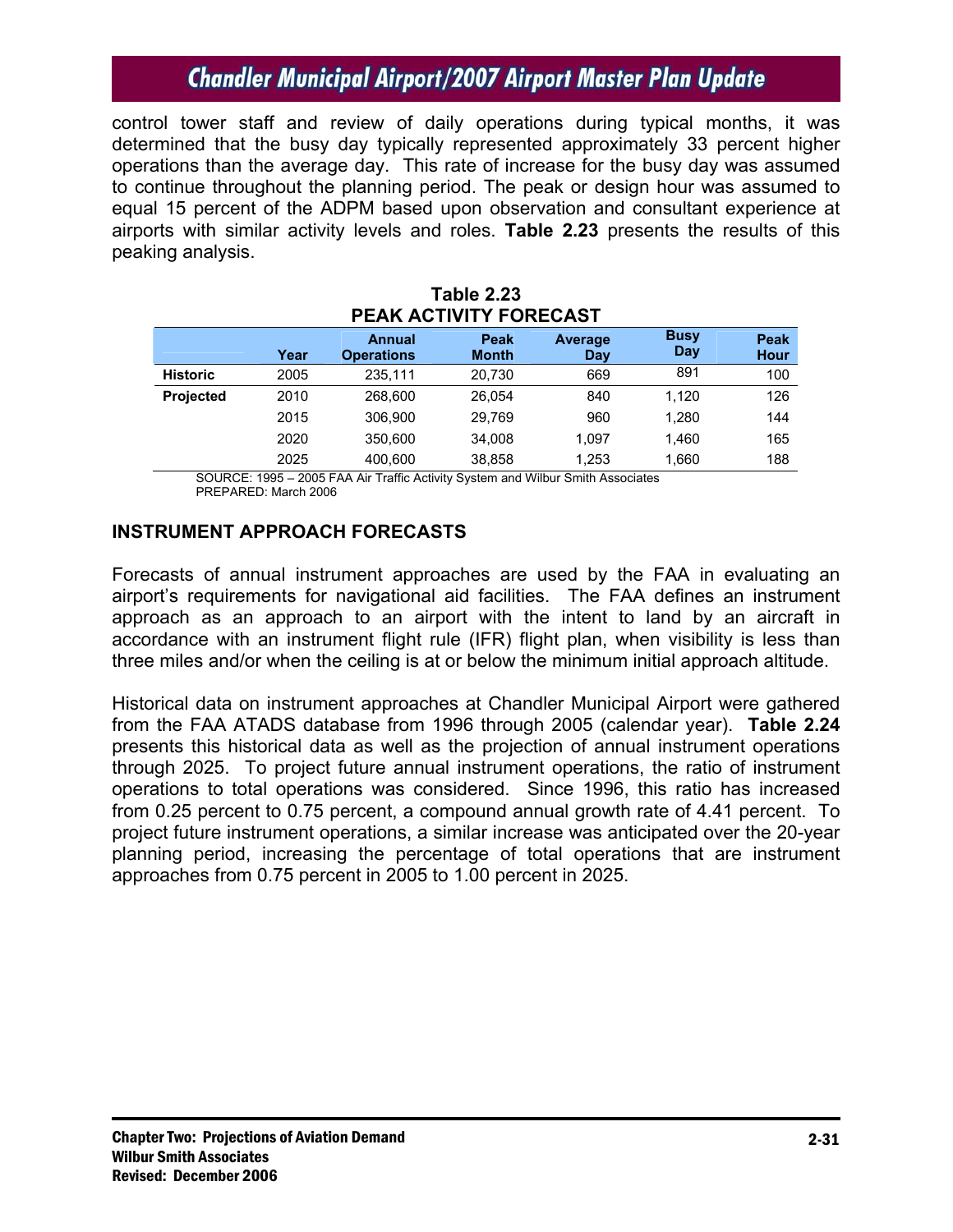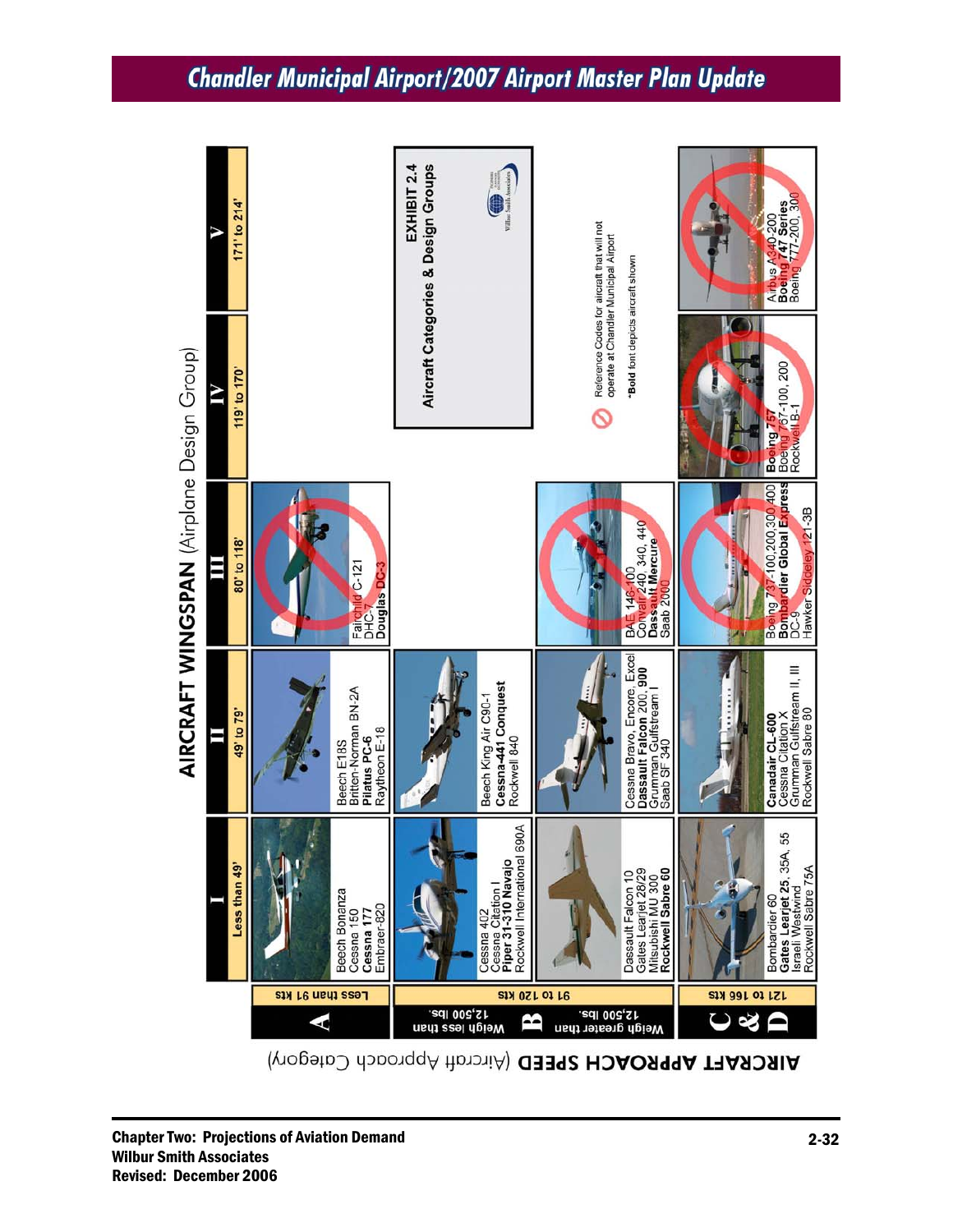| INSIKUMENI<br>UPERATIUNG FUREUAST |      |                                        |                            |                                                      |  |  |
|-----------------------------------|------|----------------------------------------|----------------------------|------------------------------------------------------|--|--|
|                                   | Year | <b>Instrument</b><br><b>Operations</b> | Total<br><b>Operations</b> | <b>Instrument</b><br><b>Ops</b><br><b>Percentage</b> |  |  |
| <b>Historical</b>                 | 1996 | 386                                    | 156,212                    | 0.25%                                                |  |  |
|                                   | 1997 | 622                                    | 184,139                    | 0.34%                                                |  |  |
|                                   | 1998 | 926                                    | 196,511                    | 0.47%                                                |  |  |
|                                   | 1999 | 1,117                                  | 221,018                    | 0.51%                                                |  |  |
|                                   | 2000 | 1,430                                  | 249,811                    | 0.57%                                                |  |  |
|                                   | 2001 | 1,842                                  | 232,449                    | 0.79%                                                |  |  |
|                                   | 2002 | 1,467                                  | 230,538                    | 0.64%                                                |  |  |
|                                   | 2003 | 1,222                                  | 219,671                    | 0.56%                                                |  |  |
|                                   | 2004 | 1,595                                  | 233,079                    | 0.68%                                                |  |  |
|                                   | 2005 | 1,774                                  | 235,111                    | 0.75%                                                |  |  |
| <b>Projected</b>                  | 2010 | 2,149                                  | 268,600                    | 0.80%                                                |  |  |
|                                   | 2015 | 2,609                                  | 306,900                    | 0.85%                                                |  |  |
|                                   | 2020 | 3,155                                  | 350,600                    | $0.90\%$                                             |  |  |
|                                   | 2025 | 4,006                                  | 400,600                    | 1.00%                                                |  |  |

### **Table 2.24 INSTRUMENT OPERATIONS FORECAST**

SOURCE: 1996 – 2005 FAA Air Traffic Activity System and Wilbur Smith Associates PREPARED: March 2006

#### **SUMMARY**

Based on the data presented in this chapter, it is anticipated that the Chandler Municipal Airport will experience continued strong growth in activity indicators throughout the 20 year planning period. Market area demographic trends indicate that the Airport is likely to meet or exceed projected growth in general aviation nationally. Based aircraft are expected to increase from approximately 457 aircraft to 740 aircraft by 2025. The Airport will also see a substantial increase in aircraft operations. By the end of the planning period, more than 400,600 operations could be expected. It is important to note that this is an unconstrained projection. Following sections of the Master Plan will explore the facility implications of accommodating the projected demand. **Table 2.25** summarizes the preferred forecasts selected in this chapter.